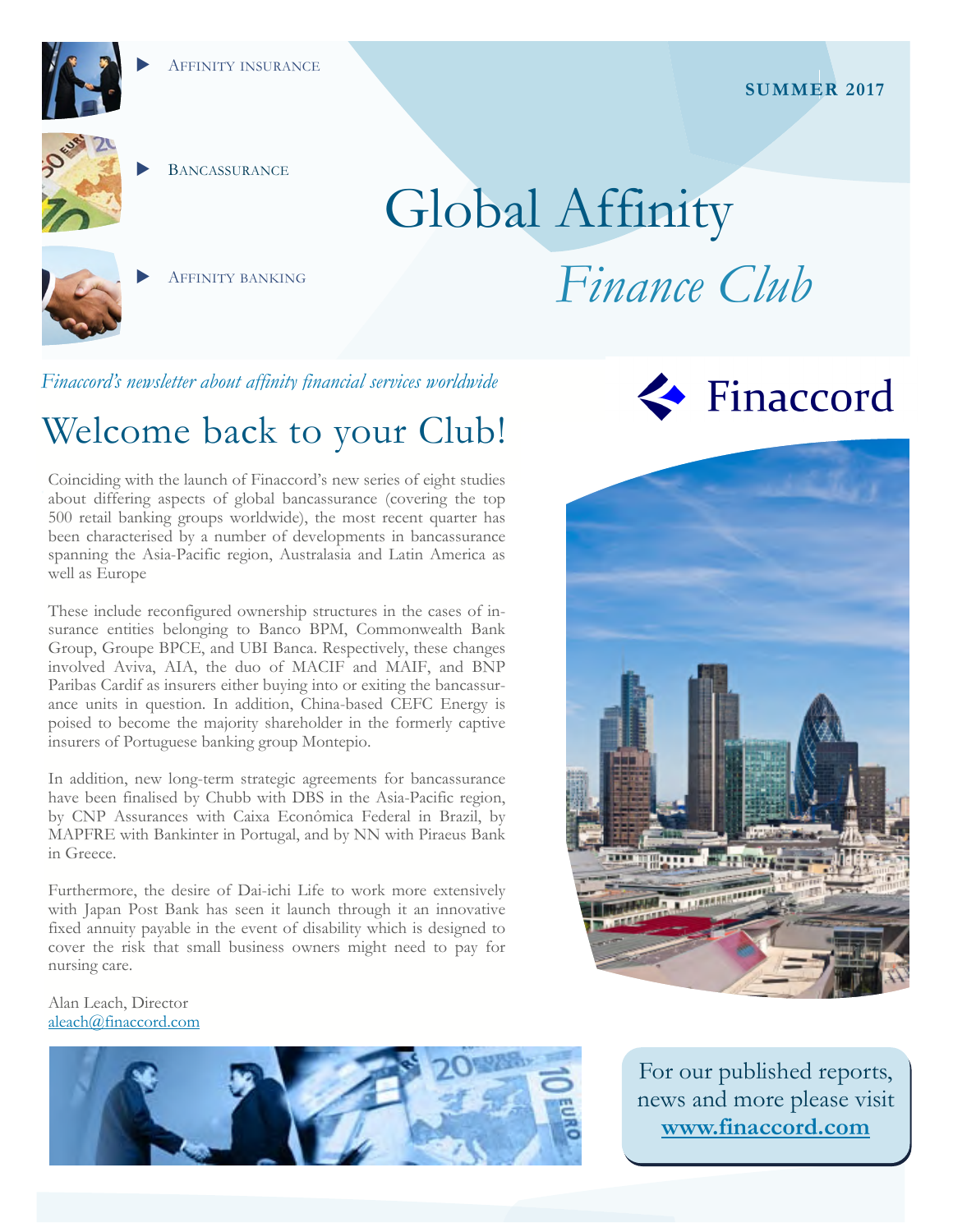#### **Table of contents**

#### **Affinity Insurance**

#### ASSISTANCE 5

ERA Automotive formed by four assistance firms in Europe 5

Zurich awards Spanish road assistance mandate to RACC 5

Belfius and Touring agree crossselling initiative led by road assistance 5

Allianz Worldwide Partners secures deal with npower for home assistance 5

Visa selects Mondial Assistance for card-related travel and health assistance 5

Discovery Health launches health assistance proposition in partnership with HealthTap 5

AXA provides health monitoring and assistance app to SUEZ in Spain 6

MAPFRE Assistência secures distribution deal with specialist broker in Brazil 6

COMMERCIAL INSURANCE 6

APRIL Group subsidiary offers legal protection cover through automotive sector purchasing platform 6

Rural Insurance selects Zurich for long-term capacity deal for agricultural insurance 6

Starr Companies invests in and works with CoverWallet for online small business insurance 6

CNA links with Aon Affinity to roll out professional liability cover for dentists 6

LIFE, HEALTH AND CREDI-TOR INSURANCE 6

Verti ties with iptiQ for digital life insurance proposition 6

Zurich seals agreement for mortgage-related cover with UK digital mortgage broker 7

Aviva enters into new distribution relationship with Countrywide 7

UnitedHealth Group extends health insurance partnership with AARP 7

The Hartford launches digital benefits platform for SMEs in conjunction with Maxwell Health 7

#### MOTOR INSURANCE 7

Zurich ties with Porsche for paywhen-you-need-it motor insurance 7

AXA introduces complementary insurance product in France for Deliveroo drivers… 8

… and also for Uber drivers 8

NICHE INSURANCE 8

ERV Russia commences Russian ticket insurance scheme with Crocus Group 8

PRODUCT WARRANTIES / INSURANCE 8

Allianz Worldwide Partners renews long-standing extended warranty partnership with BMW 8

Asurion secures deal for mobile phone cover with Peruvian mobile network operator brand 8

PROPERTY INSURANCE 9

Ageas unveils multi-year extension of household insurance tie with estate agency chain 9

Swiss Re commits to typhoon insurance product with Ping An Property & Casualty 9

TRAVEL INSURANCE 9

ERV secures new links with Catalan university and online travel insurer in Spain... 9

… and starts working with TVG in Germany… 10

… and with Amadeus in Russia 10

www.finaccord.com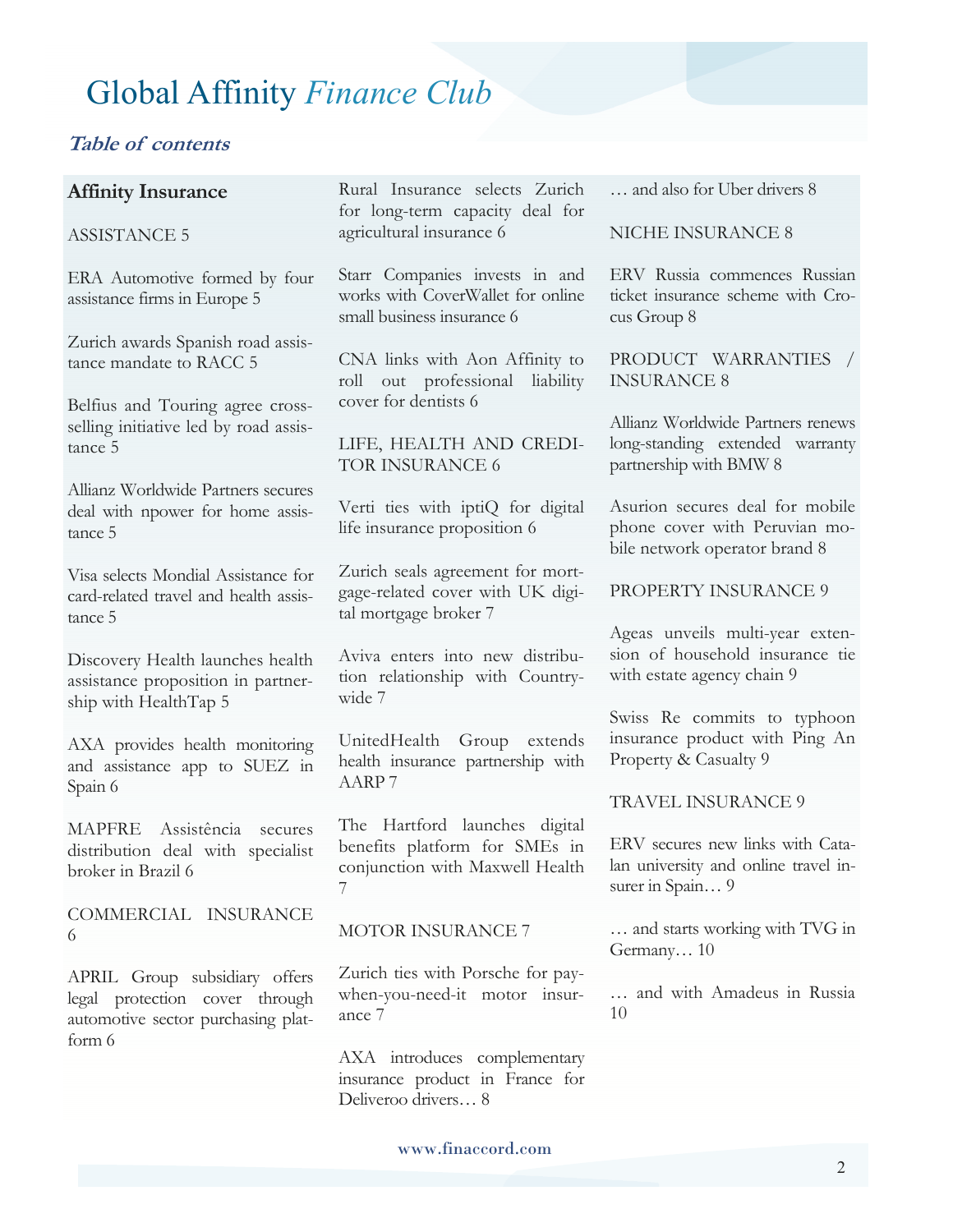Allianz Worldwide Partners works with Hood Group for whitelabelled travel cover for Legal & General… 10

…and announces new agreement with Canadian association of travel agencies 10

AIG extends United Airlines travel insurance proposition to partner's website and mobile app 10

#### **Bancassurance**

LIFE, CREDITOR AND HEALTH INSURANCE 10

AIA secures long-term bancassurance deal with Commonwealth Bank Group 10

Dai-ichi Life distributes fixed annuity product for small business owners through Japan Post Bank 10

Prudential Financial takes equity stake in Indonesian insurer 11

Caixa Econômica Federal and CNP Assurances reconfigure bancassurance partnership in Brazil 11

NN Hellas renews bancassurance relationship with Piraeus Bank 11

#### GENERAL 11

Natixis completes acquisition of BPCE Assurances from MACIF and MAIF 11

Aviva divests stake in bancassurance joint venture to Banco BPM 11

Bankinter and MAPFRE cooperate for non-life bancassurance in Portugal 11

BNP Paribas Cardif takes over full ownership of CARGEAS Assicurazioni 12

Chinese energy company purchases majority stake in Portuguese bank's insurance unit 12

Chubb wins multi-year non-life insurance distribution agreement with DBS 12

#### **Affinity Banking**

AFFINITY CARDS 12

Orient Corporation launches new prepaid card functioning on bitcoin exchanges… 12

AUTOMOTIVE FINANCE 12

BNP Paribas Personal Finance offers credit through online car retailer in France 12

#### CO-BRANDED CARDS 12

American Express unveils new cobranded card with Delta targeting occasional travellers 12

Viking Cruises selects Alliance Data for new co-branded credit card program 12

Synchrony Financial develops new co-branded card for PayPal 13

PayPal collaborates with Visa for debit cards 13

Iberia Cards launches new range of Visa-branded cards 13

Aeon Credit Service develops cartoon-themed co-branded card in Japan 13

CONSUMER FINANCE 13

CareCredit forges multi-year finance agreement with OxyGo 13

INTERNATIONAL PAY-MENTS / REMITTANCES 14

Western Union rolls out new initiatives in Australia, France and the US… 14

… and embarks on tie with Liverpool F.C. in the UK 14

MOBILE / ONLINE PAY-MENTS 14

Wirecard unveils multiple partnerships to expand global payments footprint… 14

… including several with fintech companies in the Asia-Pacific region and Europe… 14

… and works with online retailers for processing of digital payments 15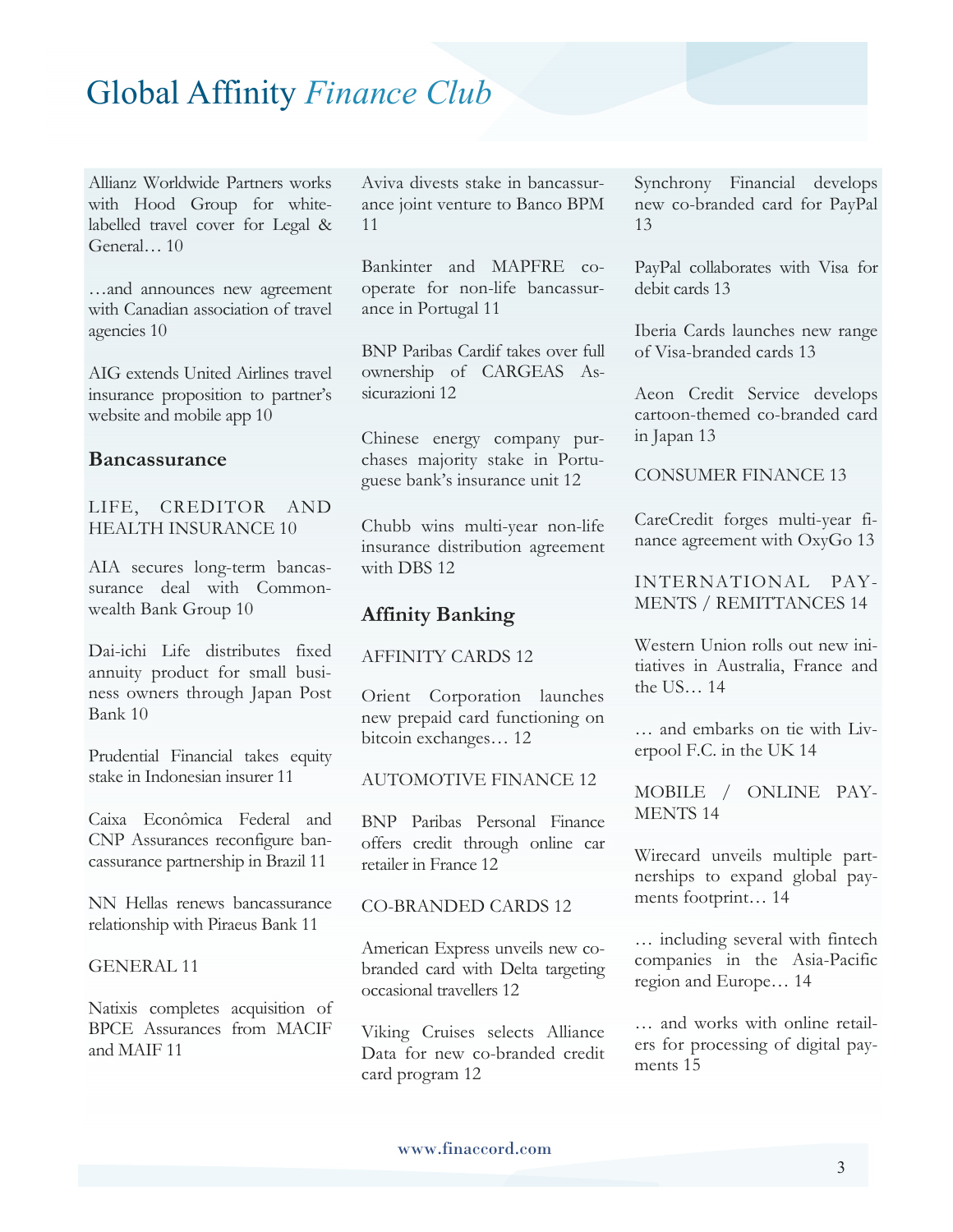#### **Table of contents**

evopark and taxi.eu choose Wirecard for cashless payment initiatives 15

Wirecard promotes use of digital wallet through further collaboration with Apple 15

PayPal facilitates in-store transactions through partnerships with three US banks… 15

… and is integrated into local authority digital payment service in Italy 16

Boku grows global Spotify partnership through ties with mobile network operators… 16

… and establishes ties for mobile payments with A1 and Orange 16

American Express embeds online checkout service with a range of merchants 16

MasterCard and Visa both cultivate partnerships with Fitbit and Garmin 16

Visa introduces contactless payments with Postbank in Germany 16

Santander makes Samsung Pay available to Spanish customers 17

UnionPay begins working with Piraeus Bank to benefit Chinese tourists visiting Greece 17

PAYMENT CARD ISSUANCE AND ACCEPTANCE 17

UnionPay increases global reach through ties in a diverse range of countries… 17

… as does JCB 17

Diners Club increases acceptance in Hong Kong and Vietnam 17

RETAILER CARDS 17

Orient Corporation displaces American Express as Costco partner in Japan 17

American Express extends retailer card partnership with Lowe's… 18

… and sells prepaid card portfolio and technology to InComm 18

U.S. Bank prepares to launch MasterCard-branded retailer cards with Kroger 18

RBC makes it easier for customers to earn points with Petro-Canada 18

MediaMarkt selects Santander Consumer Bank for digital payments and finance 18

#### **Finaccord country reports**

Finaccord publishes a variety of reports about the following countries: Australia; Austria; Belgium; Brazil; Canada; Chile; China; Colombia; France; Germany; India; Indonesia; Italy; Japan; Malaysia;

Mexico; Netherlands; Peru; Poland; Romania; Russia; South Africa; Spain; Switzerland; Turkey; the UK; and the US.

Alternatively, to see our full list of reports organised by country, with more than 60 countries covered in total, please visit the search-by-country page of our website at www.finaccord.com/ search-by-country.htm.

#### **Finaccord's latest published reports and data products include:**

Bancassurance in the Asia-Pacific Region and Australasia: Product and Partnership Strategies of the Region's Top 150 Retail Banking Groups

Consumer Automotive Financial Services in Malaysia

Creditor and Lifestyle Protection Insurance in Russia

Creditor and Lifestyle Protection Insurance in Turkey

Extended Warranties and Insurance for Mobile and Non-Mobile Consumer Products in Austria

Extended Warranties and Insurance for Mobile and Non-Mobile Consumer Products in Switzerland

Travel Metrics: Consumer Approaches to Travel Insurance and Assistance in Selected Global **Markets** 

Warranty Metrics: Consumer Approaches to Extended Warranties for White, Brown and Grey Goods in Selected Global Markets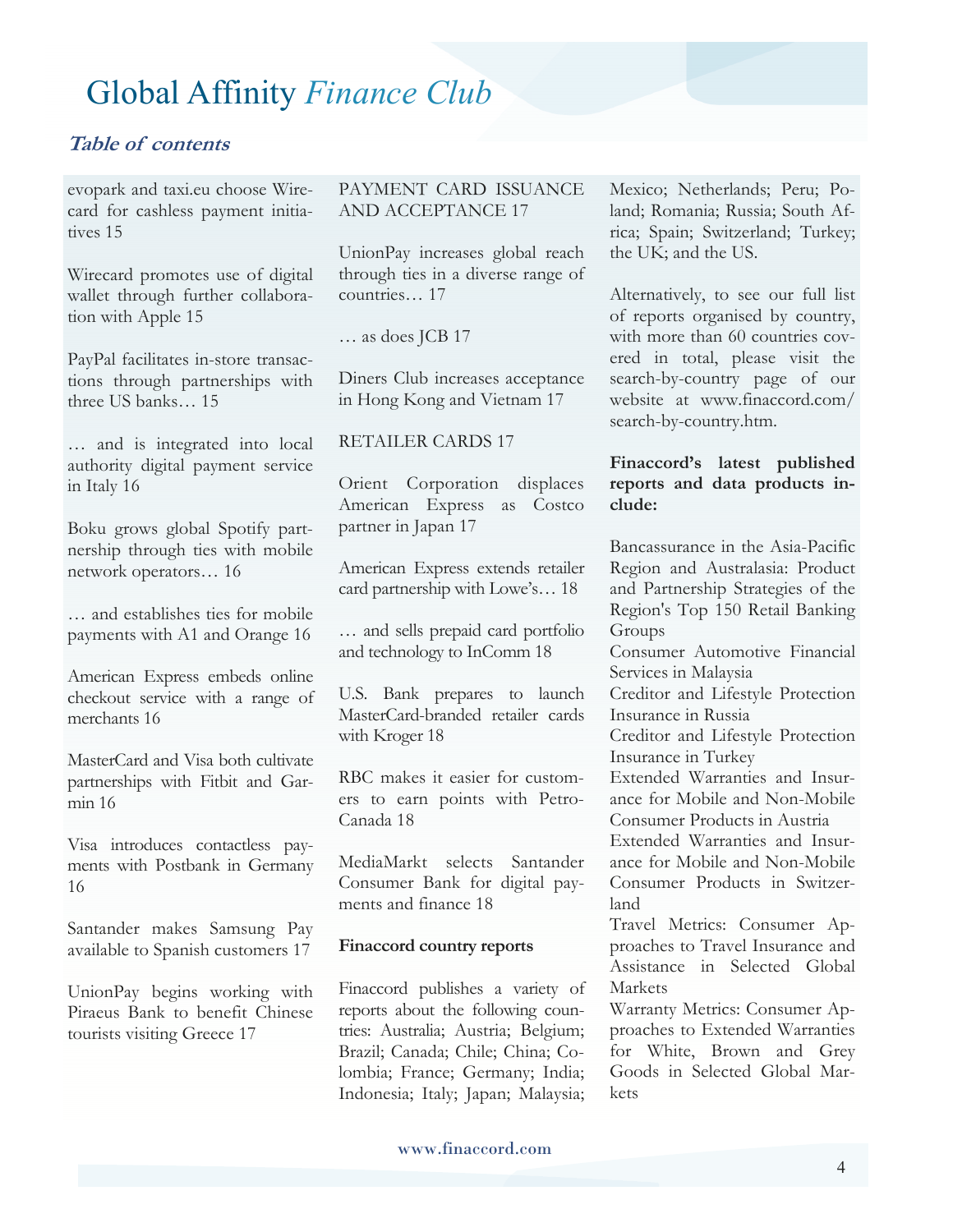

### Affinity Insurance

#### **Affinity Insurance News**

#### **ASSISTANCE**

#### **ERA Automotive formed by four assistance firms in Europe**

Europ Assistance, Falck, RAC and VHD have come together as part of a pan-European initiative to form an entity that will be known as ERA Automotive (standing for the European Road Services Alliance). It aims to leverage the expertise and geographical footprint of each partner across the Baltic and Nordic states as well as in the UK, making it easier for them to share and implement strategies in road assistance. The creation of ERA Automotive has been accompanied by the launch of a new logo combining the identities of all four partners.

#### **Zurich awards Spanish road assistance mandate to RACC**

In Spain, automotive club RACC has secured a new relationship with Zurich for road assistance. Active from the start of October 2017 onwards, Zurich has chosen RACC in order to optimise this element of its proposition for around 800,000 customers with a motor insurance policy, among whom around 200,000 require assistance each year.

RACC has access to a network of approximately 4,300 recovery vehicles across the whole of Spain and is able to solve over 90% of breakdowns at the point at which they occur without the need for towing to a garage. A further benefit for Zurich's policyholders is that they will be able to access other services available to RACC's members.

#### **Belfius and Touring agree cross-selling initiative led by road assistance**

In Belgium, Belfius, a bancassurer, has started offering standalone road assistance cover organised by automotive club Touring. Moreover, for its motor insurance customers, it will use Touring Autoglass, a subsidiary of Touring, when there is need for replacement or repair of policyholders' vehicle windows. In addition, Touring will also distribute the insurance products of Belfius to its own base of clients and the two partners intend to collaborate generally to develop their digital insurance and assistance capabilities.

#### **Allianz Worldwide Partners secures deal with npower for home assistance**

In the UK, Allianz Worldwide Partners has signed a new partnership for home emergency cover with npower, an energy firm, with a focus on providing boiler and central heating assistance to the latter's energy customers. Moreover, Allianz Worldwide Partners believes that there is potential for this agreement to expand to other territories both as a result of its own international reach and the fact that npower belongs ultimately to the Germany-based utilities firm RWE.

#### **Visa selects Mondial Assistance for card-related travel and health assistance**

In France, Mondial Assistance (the local arm of Allianz Global Assistance) has secured a contract with Visa to provide digital travel and health assistance services for the latter's cardholders. These include geolocation services to identify nearby hospitals, medical translation services and smartphone access to emergency services abroad.

#### **Discovery Health launches health assistance proposition in partnership with Health-Tap**

In South Africa, health insurer Discovery Health has announced the launch of its 'DrConnect' medical assistance service as a result of a partnership with HealthTap, a California-based company that creates apps for different devices that enable the communication of medical information between doctors, medical service providers and patients. The 'DrConnect' proposition facili-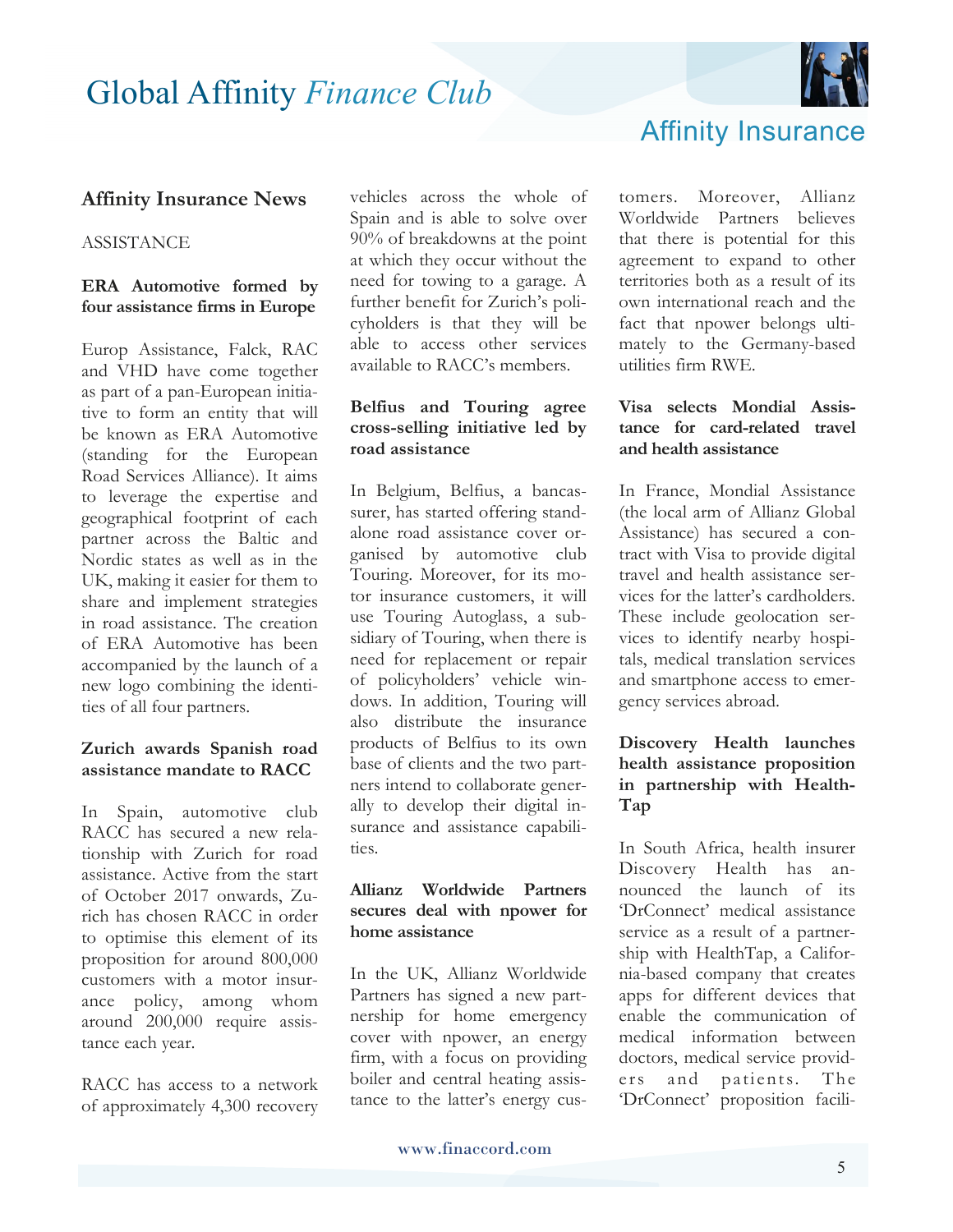

tates personal interactions between patients and their doctors and can be downloaded by Discovery Health's customers onto mobile devices running both the Android and iOS operating systems.

#### **AXA provides health monitoring and assistance app to SUEZ in Spain**

In Spain, AXA Assistance has augmented its partnership with utilities group SUEZ by combining its 'Healthlook' health monitoring and assistance app to the personal hydration monitoring device provided by SUEZ. 'Healthlook' is a mobile app that allows customers to track their health records by connecting their medical devices to their phones.

#### **MAPFRE Assistência secures distribution deal with specialist broker in Brazil**

In Brazil, MAPFRE Assistência has begun offering home and road assistance services in partnership with ST Corretora, a brokerage that specialises in providing insurance for different types of rental companies.

**\_\_\_\_\_\_\_\_\_\_\_\_\_\_\_\_\_\_\_\_\_\_\_\_\_\_** 

#### COMMERCIAL INSURANCE

#### **APRIL Group subsidiary offers legal protection cover through automotive sector purchasing platform**

In France, Judicial, a specialist in legal protection insurance and assistance that belongs to APRIL Group, has been appointed as an exclusive partner of 07ZR.com, a purchasing platform in the automotive sector. This platform supplies SMEs in the automotive sector with tyres, spare parts, oil and other automotive products, and can now offer them a legal protection insurance policy specifically designed for this sector by Judicial. This includes a legal hotline that can be used for advice across many aspects of their business, templated legal documents and a monthly newsletter summarising relevant legal developments.

#### **Rural Insurance selects Zurich for long-term capacity deal for agricultural insurance**

In the UK, Rural Insurance, a managing general agent specialising in agricultural insurance, has linked with Zurich for a new long-term capacity deal, with the latter replacing the previous underwriter, XL Catlin. This arrangement focuses on core farm insurance products although not Rural Insurance's contractors' liability, motor breakdown or renewable energy insurance policies.

#### **Starr Companies invests in and works with CoverWallet for online small business insurance**

Affinity Insurance

Also in the UK, Starr Companies has announced a partnership with small business insurance specialist CoverWallet with the aim of developing online insurance products targeting small enterprises. Moreover, as a part of the deal, Starr Companies is providing additional funding to CoverWallet.

#### **CNA links with Aon Affinity to roll out professional liability cover for dentists**

In the US, Aon Affinity and CNA have teamed up to offer a new professional liability product targeted at dentists. This partnership, which is expected to begin serving dental practices across the US from December 2017 onwards, capitalises on the marketing, distribution, underwriting, risk control and claims expertise of both organisations.

#### LIFE, HEALTH AND CREDITOR INSURANCE

**\_\_\_\_\_\_\_\_\_\_\_\_\_\_\_\_\_\_\_\_\_\_\_\_\_\_** 

#### **Verti ties with iptiQ for digital life insurance proposition**

In Germany, the direct insurer Verti (a subsidiary of MAPFRE formerly trading as Direct Line) and iptiQ (a life insurer belong-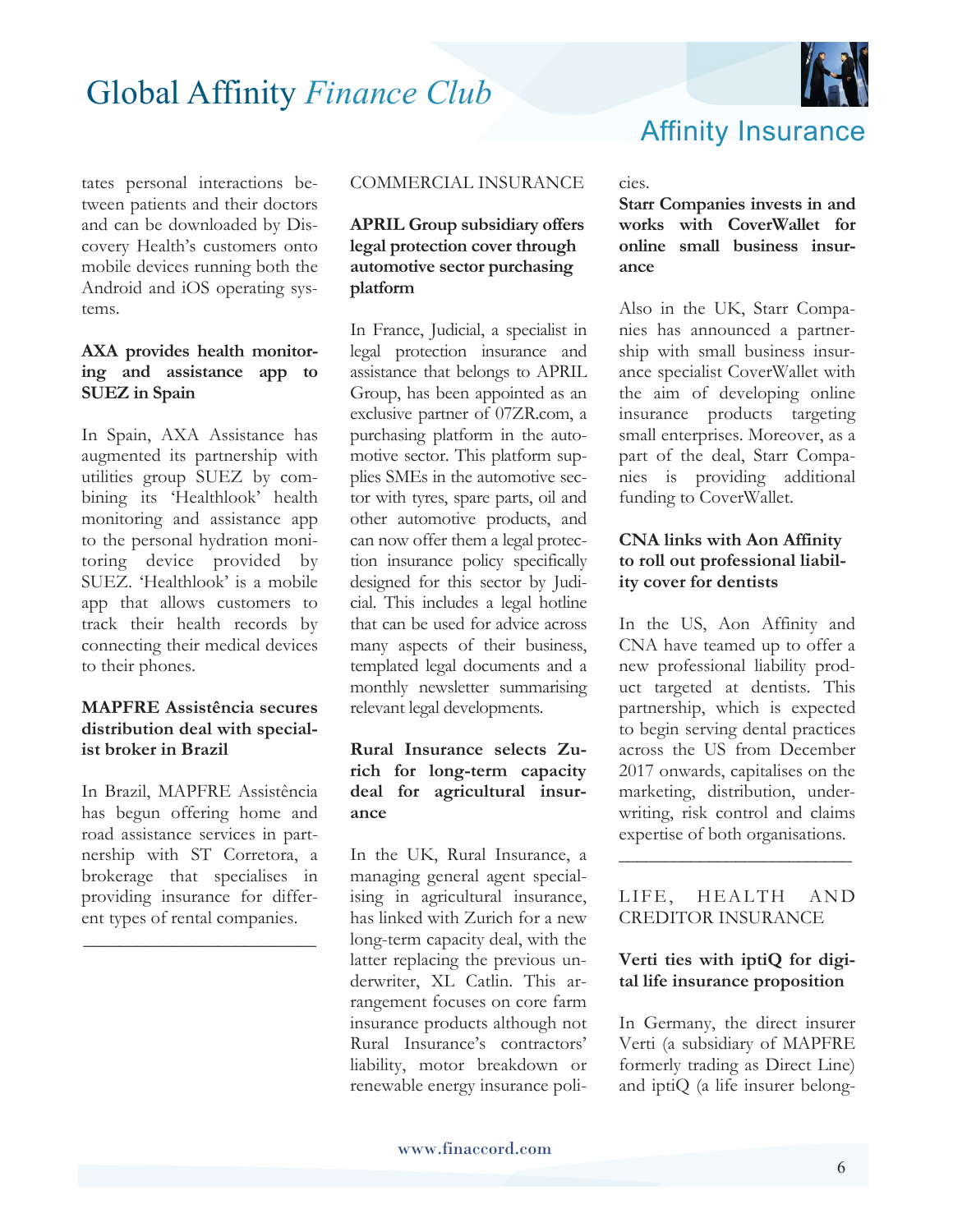

ing to Swiss Re) have established a distribution agreement for term life insurance that can be bought and managed entirely online. In contrast to most other providers in the market, the policy on offer from Verti includes guaranteed premiums plus flexibility in the event of a change in circumstances, such as marriage and / or childbirth.

Adjustments such as these can be made without any further risk assessment. Future enhancements to the proposition are likely to include the option to request falling or indexed sums insured and additional cover types. By means of the initiative, Verti will be responsible for digital sales and customer support, while iptiQ will contribute its life insurance product, underwriting and technology expertise on a whitelabelled basis.

#### **Zurich seals agreement for mortgage-related cover with UK digital mortgage broker**

In the UK, Zurich has unveiled a new partnership with digital mortgage broker Habito whereby it will work with the London-based firm, which launched in April 2016, to provide mortgage-related life and critical illness protection products to its customers. Habito uses a combination of advanced technologies and leading mortgage experts to offer its customers mortgages that are suited to their specific circumstances. As a result of the deal with Zurich and as a part of their online journey, Habito's customers are now able to apply online for and obtain suitable insurance cover within a matter of minutes.

#### **Aviva enters into new distribution relationship with Countrywide**

Also in the UK, Aviva has secured a new exclusive five-year distribution agreement with Countrywide, an estate agency and property services group, to provide its mortgage and rental customers with relevant types of protection-related insurance. The deal follows Aviva's acquisition of Friends Life and supersedes a former distribution agreement that Friends Life had itself established with Countrywide in 2002. By means of the new deal, and through Countrywide's extensive network of more than 900 branches (which arranged over 90,000 mortgages in 2016), customers will be able to acquire Aviva's life, critical illness and income protection insurance policies.

#### **UnitedHealth Group extends health insurance partnership with AARP**

In the US, UnitedHealth has extended up to 2025 its existing partnership with AARP (standing originally for Ameri-

### Affinity Insurance

can Association of Retired Persons), a not-for-profit interest group representing individuals aged 50 and over, with mutual options to extend further up to 2030. Through this partnership, which may be extended further to 2030 if both parties agree, the health insurer is offering to AARP's members a range of Medicare-related and indemnity insurance products. At the time of the announcement United-Health reported that it had 12 million people enrolled in its Medicare plans in the US.

#### **The Hartford launches digital benefits platform for SMEs in conjunction with Maxwell Health**

Also in the US, The Hartford has announced the introduction of a new digital benefits administration and enrolment platform for small and mediumsized enterprises. Specifically, its 'Employee Choice BenefitsSM' proposition, developed in partnership with Maxwell Health, offers employers access to a comprehensive online system for their staff to enroll in and manage all of their employee benefits needs.

#### MOTOR INSURANCE

**Zurich ties with Porsche for pay-when-you-need-it motor insurance** 

**\_\_\_\_\_\_\_\_\_\_\_\_\_\_\_\_\_\_\_\_\_\_\_\_\_\_**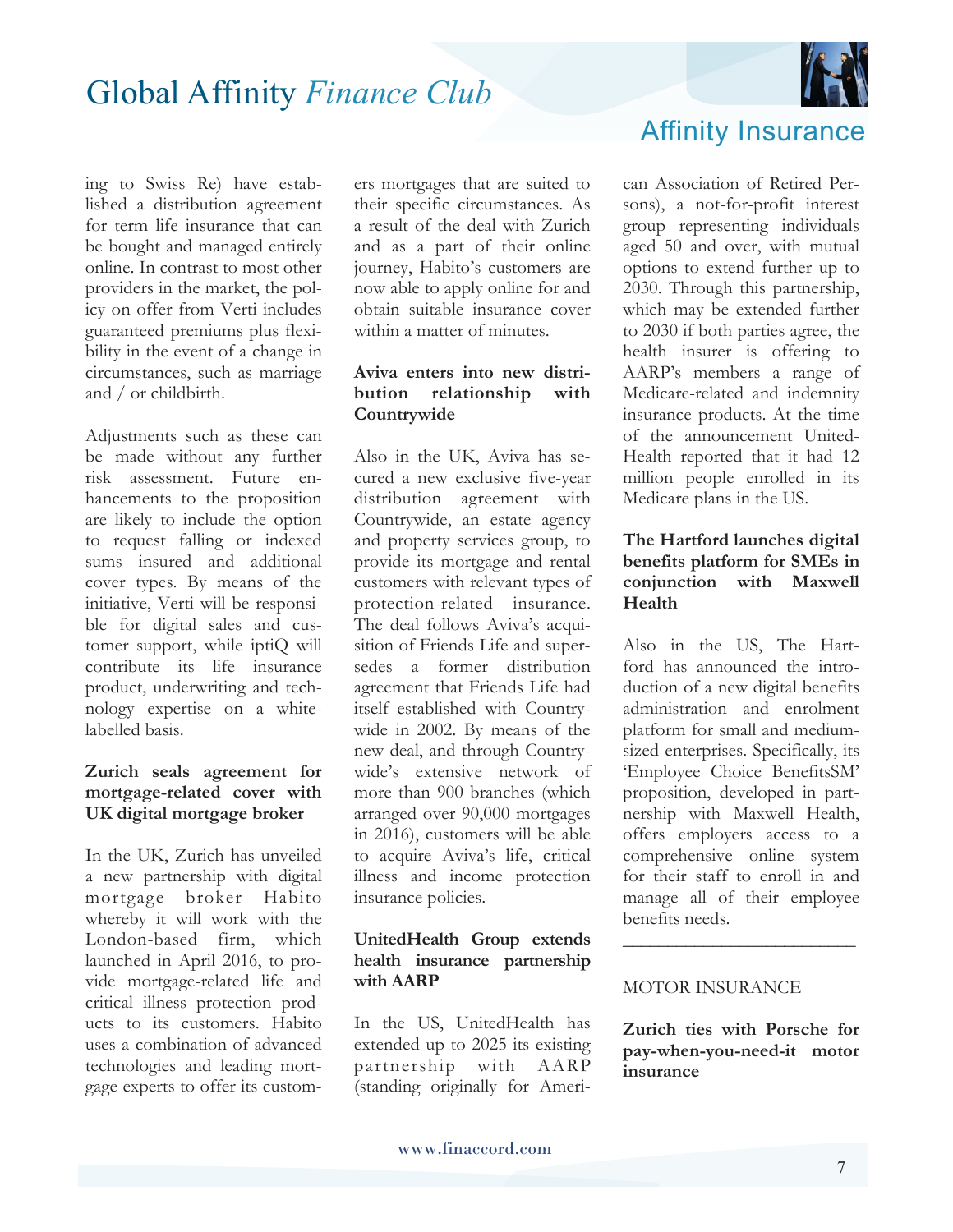In Germany, Zurich has announced that it has begun offering tailored, short-term motor insurance for drivers of Porsche vehicles which can be bought online via the automotive brand's website. In addition to a comprehensive supplementary insurance for driving on racetracks, prospective buyers can also obtain short-term insurance for private test drives.

Moreover, for individuals renting a Porsche vehicle, another element of the insurance proposition allows for the reimbursement of the deductible in the event of a claim as well as any costs associated with misfuelling or vehicle key loss. The two partners believe that the initiative represents another innovation in the developing market for pay-when-you-need-it insurance products.

#### **AXA introduces complementary insurance product in France for Deliveroo drivers…**

In France, AXA and Deliveroo have combined to launch a new complementary insurance policy. As a result of the partnership, Deliveroo, which has nearly 7,500 delivery drivers in France, has begun offering free accident insurance for its self-employed drivers in the event that they endure an accident during a delivery. This cover is in addition to the free liability insurance that the two partners had launched originally in January 2017.

Deliveroo's riders are covered from their first delivery. Furthermore, regardless of their annual earnings, they can receive a payment from the complementary cover in addition to that which they are able to claim from insurance that they bought themselves if they experience an accident while working, thereby covering all or a part of any medical expenses and providing compensation in the event of injury.

#### **… and also for Uber drivers**

Also in France, AXA has developed a similar complementary policy in partnership with taxi app Uber for its self-employed drivers. To make a claim, the driver, or the beneficiaries in case of death, can complete an online declaration form via the Uber app.

**\_\_\_\_\_\_\_\_\_\_\_\_\_\_\_\_\_\_\_\_\_\_\_\_\_\_**

#### NICHE INSURANCE

#### **ERV Russia commences Russian ticket insurance scheme with Crocus Group**

In Russia, ERV has unveiled a partnership with Crocus Strakhovanie, an insurance brokerage, to offer a ticket insurance product to customers attending concerts at the Crocus City Hall in Moscow. The insurance provides coverage against the customer not being able to attend events at the 7,000-seat Crocus City Hall as a result of a variety of reasons including illness and problems with property that mean that the inhabitant is not able to leave it. Both Crocus Strakhovanie and Cro-Affinity Insurance

cus City Hall are owned by Crocus Group, a company that owns a broad range of consumer-facing enterprises in Russia.

#### PRODUCT WARRANTIES / INSURANCE

**\_\_\_\_\_\_\_\_\_\_\_\_\_\_\_\_\_\_\_\_\_\_\_\_\_\_** 

#### **Allianz Worldwide Partners renews long-standing extended warranty partnership with BMW**

In relation to Ireland and the UK, Allianz Worldwide Partners has announced the renewal for a further five years of its agreement with BMW for extended warranty cover for both cars and motor cycles, including MINI vehicles. This agreement, which builds upon a relationship that began originally almost 40 years ago, allows customers to choose from three different levels of cover and also permits customers to opt for annual cover or a 'pay-as-you-go' scheme.

#### **Asurion secures deal for mobile phone cover with Peruvian mobile network operator brand**

In Peru, Asurion has disclosed an agreement with mobile net-

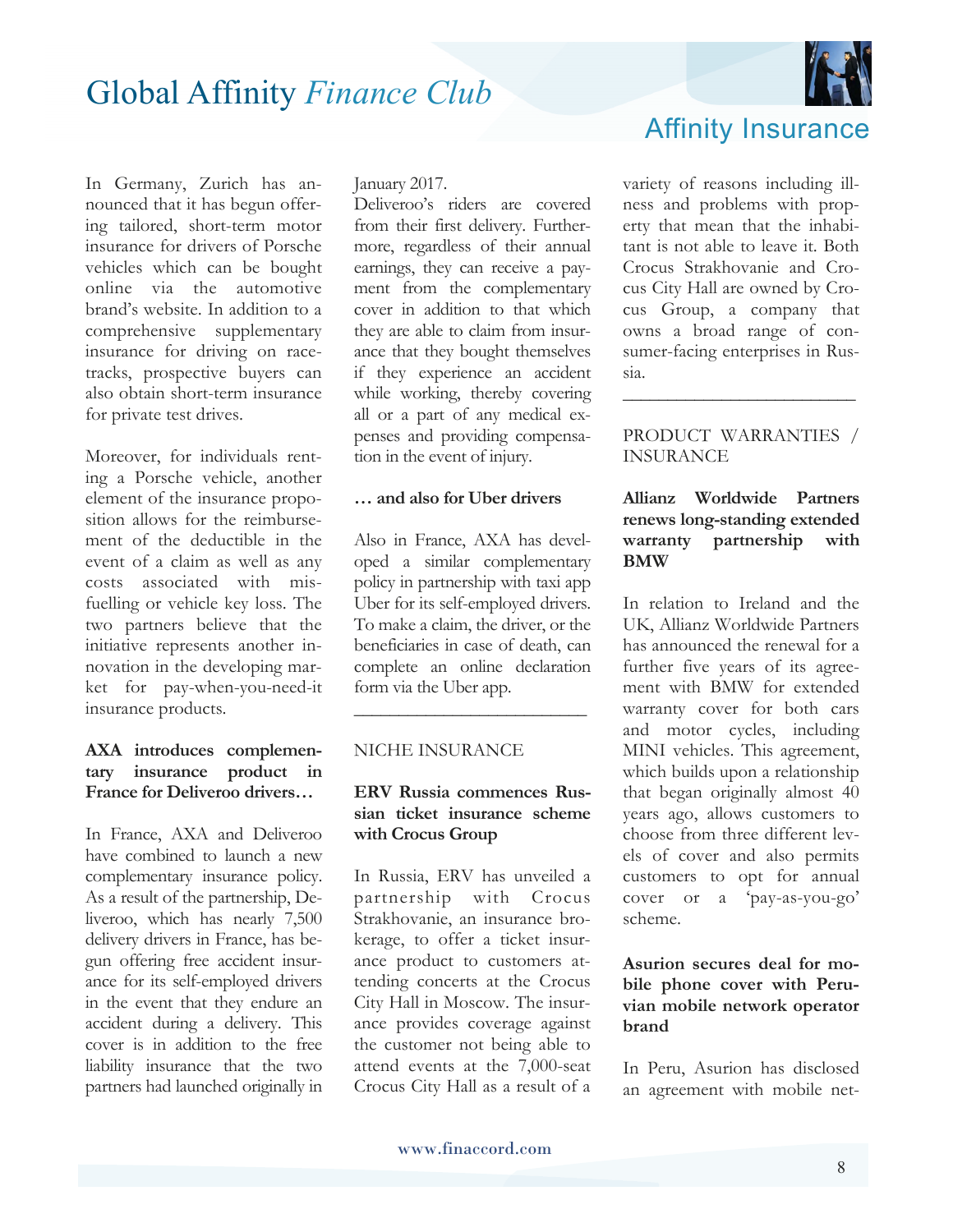

work operator Claro to launch 'Mobile Protection' as a combined extended warranty and insurance policy for the mobile devices of customers with postpaid contracts. Specifically, customers enrolled in the program get a replacement device in the event that their own one is stolen or damaged, or if it malfunctions. The policy is initially being made available only in Lima although it will later be rolled out at national level. On average, customers will pay between PEN 18 and PEN 45 per month depending on the value of their device. Other features of the proposition include protection in the event of physical damage (including water damage) or theft.

#### PROPERTY INSURANCE

**\_\_\_\_\_\_\_\_\_\_\_\_\_\_\_\_\_\_\_\_\_\_\_\_\_\_** 

**Ageas unveils multi-year extension of household insurance tie with estate agency chain** 

In the UK, Ageas has announced a multi-year extension of its partnership for household insurance with Connells Group, an estate agency with a network of almost 600 branches nationwide. Having previously been renewed on an annual basis, the latest deal signifies the move towards a more long-term arrangement.

#### **Swiss Re commits to typhoon insurance product with Ping An Property & Casualty**

In China, Swiss Re has established a partnership with Ping An Property & Casualty Insurance Company to launch the country's first app for delivering bespoke quotes for property damage caused by typhoons. Specifically, Swiss Re will provide the insurer with its catastrophe models and data concerning natural disasters enabling generation of more precise quotes for property insurance to Ping An's customers.

Swiss Re has stated that this proposition is designed to facilitate the provision of an affordable and easy-to-use insurance product for both enterprises and individuals located in areas that are prone to typhoons, and that can be used to cover the financial losses caused by typhoons. It also endows customers with the ability to purchase insurance, make inquiries and complete claims settlement processes from their mobile device.

#### TRAVEL INSURANCE

#### **ERV secures new links with Catalan university and online travel insurer in Spain…**

**\_\_\_\_\_\_\_\_\_\_\_\_\_\_\_\_\_\_\_\_\_\_\_\_\_\_** 

On a Europe-wide basis, travel insurance specialist ERV has continued to grow its distribuAffinity Insurance

tion network by creating or enhancing relationships with a number of partners.

In Spain, ERV has selected two new partners to increase sales opportunities for its travel insurance offering. The first is the Universitat Internacional de Catalunya (UIC), which will sell ERV's travel policies to its students when they move to foreign universities for periods of between six months and one academic year. Cover will also be made available to students of other universities studying for a similar period at UIC. The product in question includes cover for medical expenses with a limit up to EUR 60,000 for most destinations and EUR 100,000 for travel to the US, plus related assistance and cover for other travel-related risks such as lost baggage, trip delay, accidents and civil liability.

ERV's second new partner in Spain is CoverOnTrip, an online travel insurance specialist. Aside from selling ERV's standard travel policies, CoverOnTrip will also make available to its customers a range of policies configured to cover particular travel risks such as those specific to business travellers, couples going on honeymoon, students and ski-ing enthusiasts. Related to these are types of optional extra cover that policyholders can add to their basic cover. For example, in the case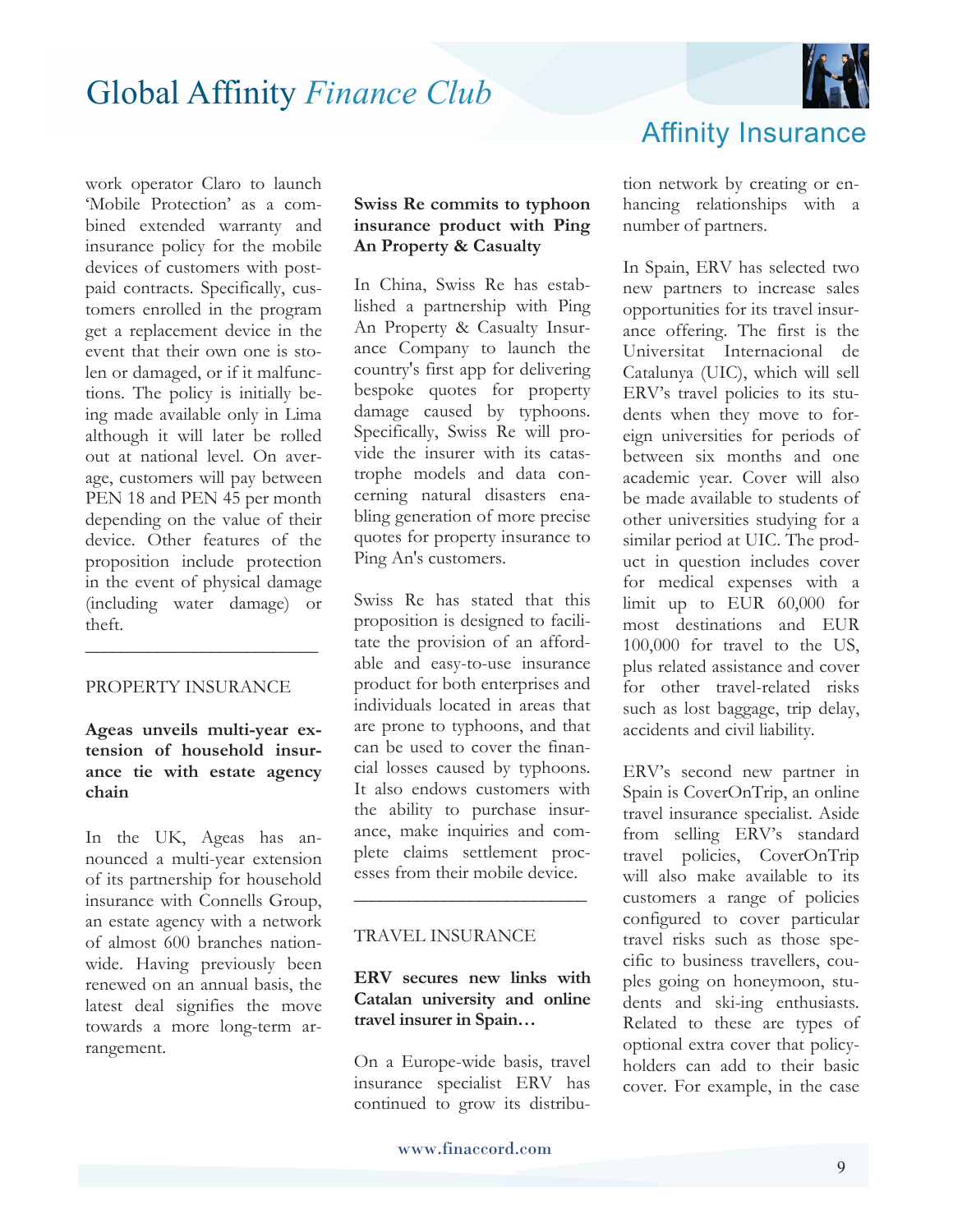

of business travel policies, additional cover is available to replace an employee with a substitute in the event that he or she is unable to work due to a travel-related health problem. Moreover, across all types of policy, extra travel-related legal protection and liability cover can be bought as car cover for loss or theft of payment cards.

#### **… and starts working with TVG in Germany…**

In Germany, ERV has started distributing its travel policies through TVG (Touristik Vertriebsgesellschaft), a travel agency franchise. The latter also works with HanseMerkur, meaning that agencies which are part of the franchise can choose between the travel insurance offerings of the two companies.

#### **… and with Amadeus in Russia and KIY AVIA in Ukraine**

Furthermore, in Russia, ERV has partnered with Amadeus, a provider of technology to the travel sector. Travel agencies using the booking system run by Amadeus will be able to offer ERV's travel insurance to their customers online. Finally, ERV has also launched an insurance partnership in Ukraine with travel company KIY AVIA.

#### **Allianz Worldwide Partners works with Hood Group for white-labelled travel cover for Legal & General…**

In the UK, Hood Group, a personal lines intermediary, has signed a new travel insurance distribution agreement with Allianz Worldwide Partners, whereby the two companies will provide a white-labelled travel insurance offer for customers of Legal & General, another insurer.

#### **…and announces new agreement with Canadian association of travel agencies**

Meanwhile, in Canada, Allianz Global Assistance has announced a new agreement with the Association of Canadian Travel Agencies (ACTA), through which the assistance firm will be distributing travel cover to the association's member agencies.

#### **AIG extends United Airlines travel insurance proposition to partner's website and mobile app**

In the US, AIG has begun rolling out its travel insurance products via both the website and mobile app of United Airlines. The program is part of a multi-year deal for travel cover with United Airlines.

#### **Bancassurance**

#### LIFE, CREDITOR AND HEALTH INSURANCE

#### **AIA secures long-term bancassurance deal with Commonwealth Bank Group**

In Australia, AIA has reached an agreement with Commonwealth Bank Group to acquire both CommInsure Life and Sovereign, the captive life insurance subsidiaries of the banking group. The deal also means that AIA secures a strategic bancassurance partnership with a duration of 20 years with the group's retail banking units in both Australia and New Zealand, namely Commonwealth Bank of Australia and ASB Bank.

#### **Dai-ichi Life distributes fixed annuity product for small business owners through Japan Post Bank**

In Japan, Dai-ichi Life has announced that it will begin selling via Japan Post Insurance (the captive insurer of Japan Post Bank) a fixed annuity payable in the event of disability which is designed to cover the risk that small business owners might need to pay for nursing care. It has reported at the same point in time that this is one initiative of a number planned with Japan Post Insurance in the area of life insurance.

**\_\_\_\_\_\_\_\_\_\_\_\_\_\_\_\_\_\_\_\_\_\_\_\_\_\_**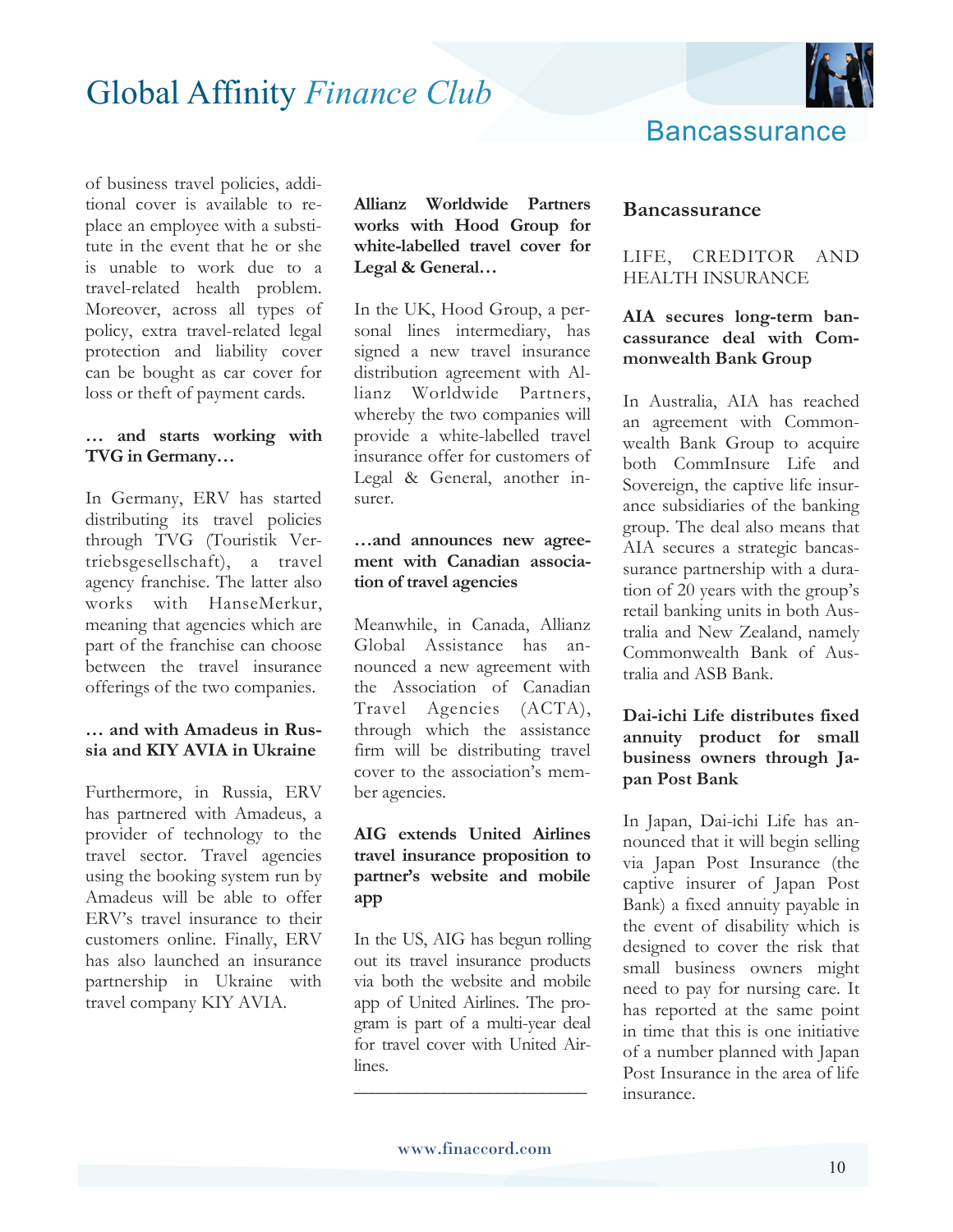

### **Bancassurance**

#### **Prudential Financial takes equity stake in Indonesian insurer**

In Indonesia, Prudential Financial and CT Corp, a diversified conglomerate that owns Bank Mega, have created a joint venture to sell life insurance through a multi-channel distribution strategy. By means of the initiative, Pruco Life Insurance Company has acquired a 49% interest in Asuransi Jiwa Mega Indonesia, the life insurance subsidiary of CT Corp.

#### **Caixa Econômica Federal and CNP Assurances reconfigure bancassurance partnership in Brazil**

In Brazil, CNP Assurances and Caixa Seguridad, the insurance division of the state-owned bank Caixa Econômica Federal, have agreed terms for an exclusive new distribution agreement that is scheduled to commence at the start of January 2018. This will enable CNP Assurances to distribute life and creditor insurance products plus pension plans through the Caixa Econômica Federal banking network until 2041. By means of the new tie, CNP Assurances has waived the distribution rights of its subsidiary, Caixa Seguros, for other lines of insurance. Instead, Caixa Econômica Federal will create a new corporate structure for this, with a reduced role for CNP Assurances.

#### **NN Hellas renews bancassurance relationship with Piraeus Bank**

In Greece, NN Hellas (the local arm of NN Group) has announced that its bancassurance agreement for life and health insurance with Piraeus Bank has been renewed for ten years through to the end of 2027, with a possible extension for a further five years beyond that.

#### GENERAL

#### **Natixis completes acquisition of BPCE Assurances from MA-CIF and MAIF**

**\_\_\_\_\_\_\_\_\_\_\_\_\_\_\_\_\_\_\_\_\_\_\_\_\_\_** 

In France, Natixis, a subsidiary of the BPCE banking group, has signed an agreement to acquire 40% of the equity capital of bancassurance subsidiary BPCE Assurances at a cost of cost of EUR 272 million from mutual insurers MACIF and MAIF, which own respective stakes of 25% and 15% in the company. Following this transaction, Natixis Assurances will become the company's sole shareholder. BPCE Assurances distributes non-life insurance to customers of the Caisse d'Epargne network and health insurance to the clients of both the Banque Populaire and Caisse d'Epargne networks. In 2016, it secured earned premiums of EUR 856 million from a portfolio of 1.9 million customers.

#### **Aviva divests stake in bancassurance joint venture to Banco BPM**

In Italy, Banco BPM has acquired a 50% equity stake in bancassurer Avipop Assicurazioni from Aviva for a consideration of EUR 265 million. Formerly configured as a joint venture co-owned by both Aviva and Banco Popolare (which merged with Banca Popolare di Milano to form Banco BPM at the start of 2017), Avipop Assicurazioni distributes insurance products through Banco BPM's network. Aviva stated that it divested its stake as Banco BPM did not intend to renew the existing distribution deal, triggering a clause in the original agreement that allowed either party to sell if the distribution arrangement was discontinued.

#### **Bankinter and MAPFRE cooperate for non-life bancassurance in Portugal**

In Portugal, Bankinter and MAPFRE have arrived at a strategic agreement in the field of non-life bancassurance with products to be targeted at both individual and business clients. Specifically, the offer will broaden to include accident, health, motor and pet insurance for consumers as well as commercial motor, group accident and multi-risk policies plus cover for leased assets for busi-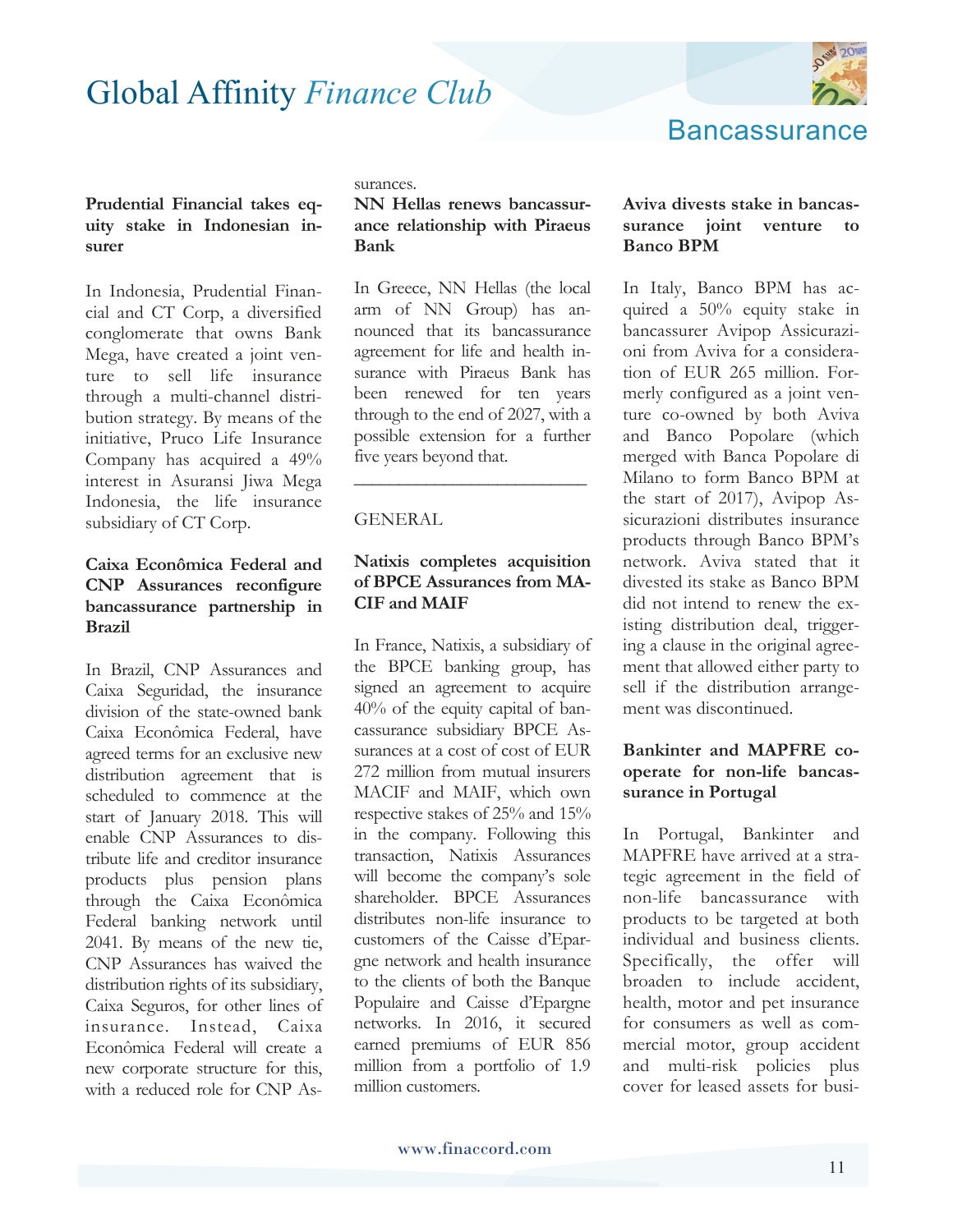

ness customers. In addition, the two partners will also collaborate to implement new digital solutions to facilitate both quotes for and sales of the insurance products in question.

#### **BNP Paribas Cardif takes over full ownership of CARGEAS Assicurazioni**

In Italy, BNP Paribas Cardif has concluded an agreement with Belgium-based insurance group Ageas buy its stake in CARGEAS Assicurazioni, a non-life bancassurer selling insurance mainly through the BNL and UBI Banca networks. In 2016, CARGEAS Assicurazioni had gross written premiums of EUR 227 million and recorded a net profit of EUR 44 million.

#### **Chinese energy company purchases majority stake in Portuguese bank's insurance unit**

In Portugal, the mutual banking group Caixa Economica Montepio Geral has reached an agreement to sell a majority stake in its formerly captive insurance business – consisting of Lusitânia Seguros, Lusitânia Vida and N Seguros – to Chinabased energy group CEFC Energy. The total value of the deal was not disclosed and the transaction is still subject to the approval of the shareholders and the Portuguese regulator.

#### **Chubb wins multi-year nonlife insurance distribution agreement with DBS**

Chubb has announced that it has entered into a 15-year distribution agreement with Singapore-based banking group DBS. Via this arrangement, Chubb has begun distributing general insurance products on an exclusive or preferred basis through multiple conduits belonging to the bank including direct marketing channels as well as bank branches. The partnership covers five markets in south-east Asia, namely China, Hong Kong, Indonesia, Singapore and Taiwan.

#### **Affinity Banking**

AFFINITY CARDS

#### **Orient Corporation launches new prepaid card functioning on bitcoin exchanges…**

**\_\_\_\_\_\_\_\_\_\_\_\_\_\_\_\_\_\_\_\_\_\_\_\_\_\_** 

In Japan, Orient Corporation has announced the launch of a prepaid card that functions on bitcoin exchanges. The company stated that the development of its 'BitFlyer' prepaid Visa card was based on its findings that bitcoin transactions in Japan have been exceeding more than JPY 2 trillion per month. Indeed, the card is targeted at users of bitcoin in the country that are believed to number over 800,000 and to be growing rapidly.

#### AUTOMOTIVE FINANCE

**\_\_\_\_\_\_\_\_\_\_\_\_\_\_\_\_\_\_\_\_\_\_\_\_\_\_** 

#### **BNP Paribas Personal Finance offers credit through online car retailer in France**

In France, BNP Paribas Personal Finance has become the finance provider for Briocar, an onlineonly retailer of cars and a subsidiary of the Bodemer dealer group. Customers buying vehicles online can also opt to finance their purchases at the same time.

**\_\_\_\_\_\_\_\_\_\_\_\_\_\_\_\_\_\_\_\_\_\_\_\_\_\_** 

#### CO-BRANDED CARDS

#### **American Express unveils new co-branded card with Delta targeting occasional travellers**

American Express has launched a new credit card in partnership with the US airline Delta that allows the latter's customers to earn air miles through purchases. The card has no annual fee and customers can earn one point per dollar with some purchases, and two points per dollar for purchases made at restaurants or with Delta itself. American Express states that the card is aimed at what it considers to be new or casual travellers.

**Viking Cruises selects Alliance Data for new cobranded credit card program**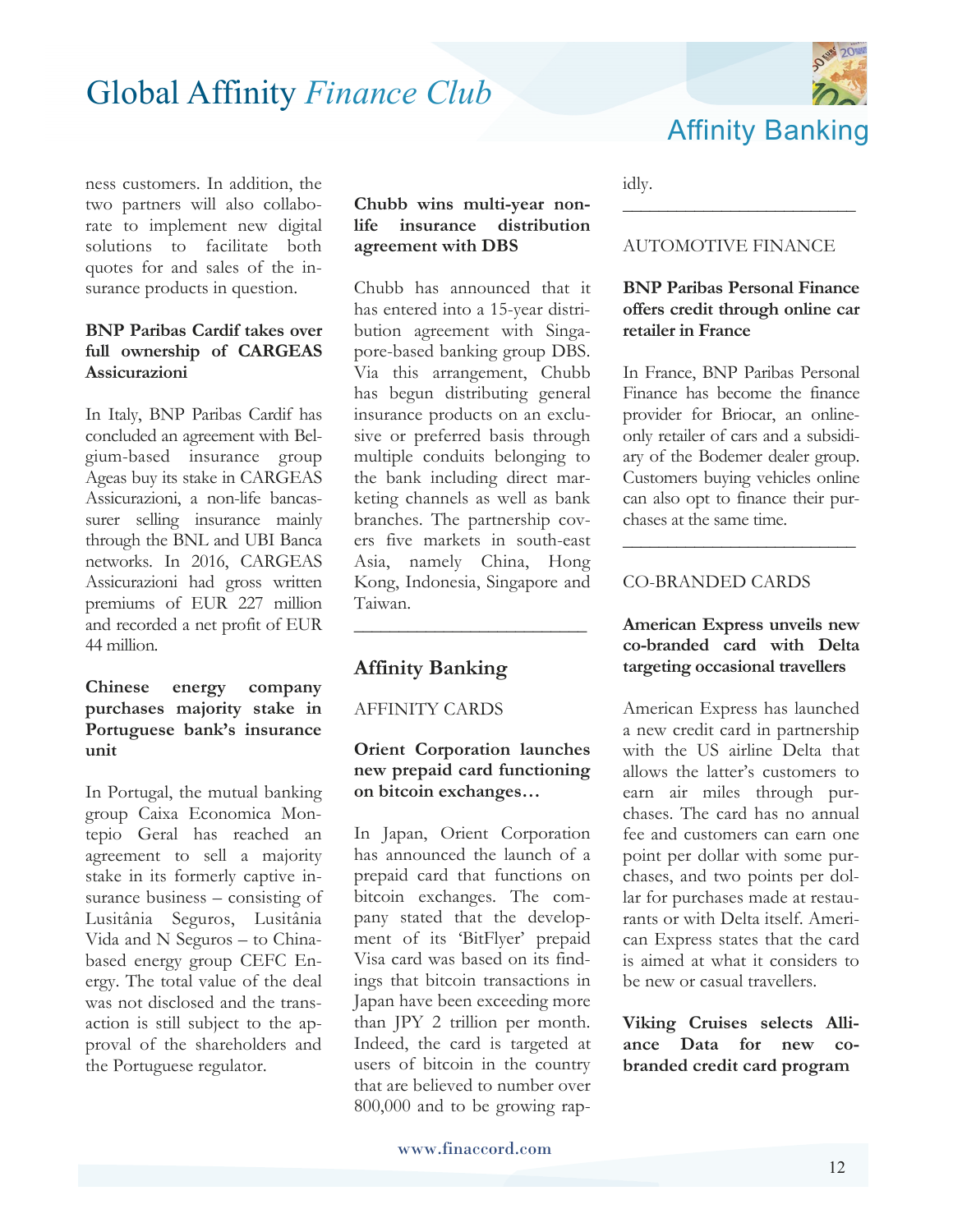

Also in the US, Alliance Data has entered into a long-term agreement to launch a new cobranded credit card program for Viking Cruises. Headquartered in Los Angeles, Viking Cruises organises cruises on a worldwide basis by means of its fleet of 61 vessels.

Leveraging Alliance Data's expertise in marketing and data analytics, the program aims to enhance customer engagement with Viking Cruises both before and after cruises and to encourage repeat bookings. Cardholders will receive rewards in return for their expenditure via a tiered system for purchases with Viking Cruises, high-frequency spend categories and other transactions. Moreover, Viking Cruises gains access to the mobile marketing solutions of Alliance Data which include mobile card acquisition via phone and tablet plus SMS marketing platforms

#### **Synchrony Financial develops new co-branded card for Pay-Pal**

In another initiative in the US, PayPal has launched a new cobranded credit card in collaboration with Synchrony Financial and MasterCard that offers cashback at a rate of 2% with every purchase for its members. The card charges no annual fee and allows cash rewards to be added to the user's balance in

#### his or her PayPal account. **PayPal collaborates with Visa for debit cards**

Meanwhile, PayPal has announced an extension to Europe of its partnership with Visa that will enable it to issue debit cards. PayPal already has a banking licence in Europe and this move is targeted at customers who use PayPal but do not have a bank account plus small businesses that carry balances in their PayPal accounts that they use to purchase supplies.

#### **Iberia Cards launches new range of Visa-branded cards**

In Spain, Iberia Cards, a card issuer co-owned by International Airlines Group (IAG) and three Spanish banks (Bankia, BBVA and Santander), has unveiled a new range of Visabranded cards under the 'Icon' brand linked to the loyalty program of Iberia, a subsidiary of IAG. The new cards allow customers to accumulate Avios reward points with any purchase and also include automatically a range of travel insurance and assistance benefits as well as membership in the Iberia Plus priority program.

#### **Aeon Credit Service develops cartoon-themed co-branded card in Japan**

In Japan, Aeon Credit Service has released a cartoon-themed

card in collaboration with NBC Universal Entertainment that can be used at the latter's Universal Studios Japan theme park. Featuring the Minion characters from the 'Despicable Me' film series, the card can be used to acquire merchandise at the park and with the potential to earn points at up to ten times the usual rate when the card is used at other vendors. Points can then be exchanged for themed products at the Universal Studios Japan park.

#### CONSUMER FINANCE

#### **CareCredit forges multi-year finance agreement with OxyGo**

**\_\_\_\_\_\_\_\_\_\_\_\_\_\_\_\_\_\_\_\_\_\_\_\_\_\_**

In the US, CareCredit, a healthcare financing program run by Synchrony Financial, has started to provide financing options for patients who require oxygen therapy care via around 20,000 providers across the country. This move is part of a new multi-year agreement with OxyGo, a provider of oxygen therapy equipment and services. OxyGo has stated that the agreement will provide more of its patients with access to portable oxygen concentrators which will, in turn, give them greater independence and mobility.

**\_\_\_\_\_\_\_\_\_\_\_\_\_\_\_\_\_\_\_\_\_\_\_\_\_\_**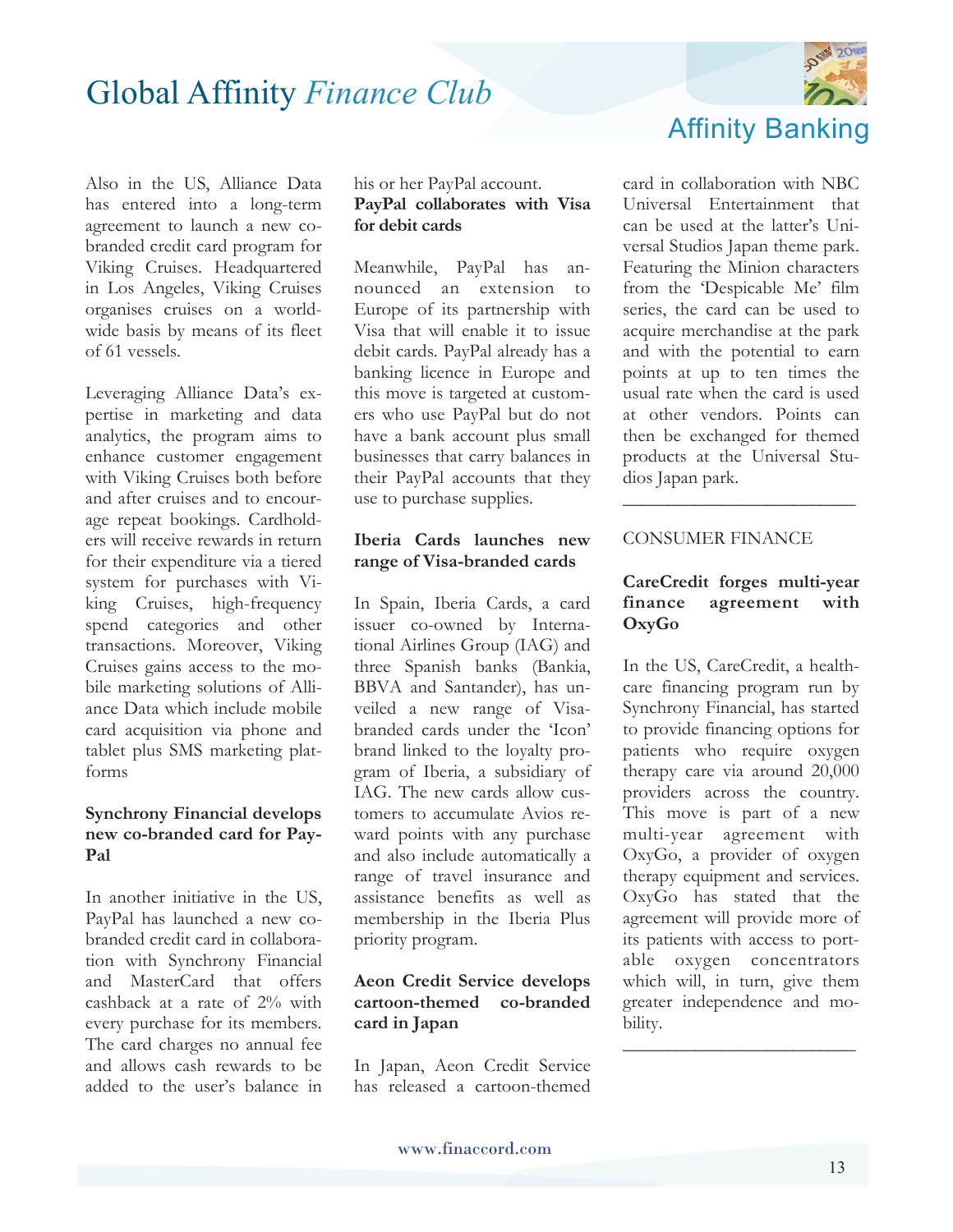

#### INTERNATIONAL PAY-MENTS / REMITTANCES

#### **Western Union rolls out new initiatives in Australia, France and the US…**

Western Union has concluded a number of new initiatives for international remittances in Australia, France, the US and the UK.

In Australia, it has begun working with fuel retailer BP so that its services can be accessed through the partner's mobile app. Meanwhile, in France, it is collaborating with smartphone manufacturer Wiko in order that its app is pre-installed on the partner's mobile handsets. As for the US, Western Union has renewed an existing partnership for money transfer and money order services, as well as for bill payment services, with Pay-O-Matic with a geographical focus on the New York metropolitan area.

#### **… and embarks on tie with Liverpool F.C. in the UK**

Finally, in the UK, Western Union has embarked on a multiyear partnership with Liverpool F.C., making it the club's official money transfer partner as well as a shirt sleeve sponsor. The contract means that Western Union will provide money transfer services to the club's fans while simultaneously benefiting

from the extensive marketing reach of its partner. **\_\_\_\_\_\_\_\_\_\_\_\_\_\_\_\_\_\_\_\_\_\_\_\_\_\_** 

#### MOBILE / ONLINE PAY-**MENTS**

#### **Wirecard unveils multiple partnerships to expand global payments footprint…**

Around the world, Germanybased online technology and financial services provider Wirecard has been proactive in expanding its mobile payment services via a range of initiatives.

Firstly, it has entered into a new partnership to expand the portfolio of services available to customers of Alipay and WeChat Pay in Europe. This move has been driven by the high expenditure of Chinese tourists in Europe as well as by their proclivity for mobile payments, representing substantial sales opportunities for merchants.

#### **… including several with fintech companies in the Asia-Pacific region and Europe…**

Moreover, analogous agreements for the facilitation of ecommerce have been made with four fintech companies in the region. Namely, these are Twisto in the Czech Republic, Fellow Finance and Gambio in Germany, and Staxter in both Germany and the UK.

### Affinity Banking

As Twisto's official partner, Wirecard is responsible for the issuance of its credit cards and wristbands, the latter of which can be used as a type of wearable payment device. 'Twisto Card', the contactless payment solution, will be integrated into Twisto's mobile app, and will endow customers with interestfree credit lasting up to 45 days for their payments.

In relation to retail systems developer Gambio, Wirecard is expanding its collaboration to provide more than 20,000 small and medium-sized merchants with end-to-end e-commerce solutions for their online shops. Wirecard will also take over all payment processing and risk management functions on Gambio's behalf. By means of the link with Wirecard, Gambio offers five different payment methods in a single source by integrating its partner's checkout portal, namely credit card payments, SOFORT online bank transfers, pre-payments, purchases on account and SEPA direct debits.

Wirecard will also play the role of card acquirer and facilitator of other payment means for Staxter, which is an app that offers customers a digital ecosystem to purchase gift vouchers, coupons and online tickets without service fees. Meanwhile, in respect of Fellow Finance, a peer-to-peer lending platform,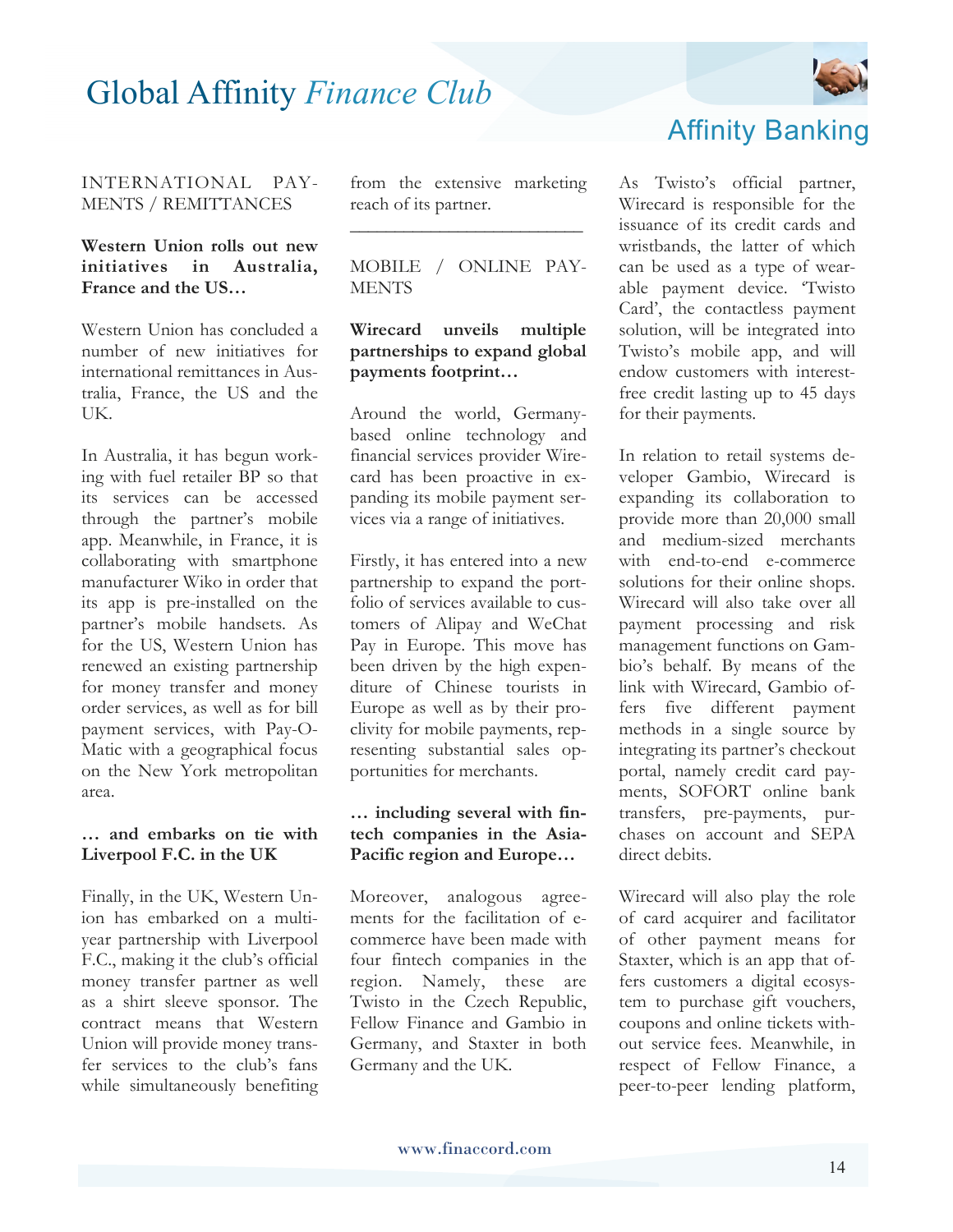

#### Wirecard will place its full German banking licence at the disposal of its partner, thereby enabling a completely digital process for borrowers and investors.

Outside of Europe, albeit still in the realm of mobile payments, Wirecard has partnered with Singtel Dash, a Singapore-based mobile payments platform in Singapore, to support the launch of its virtual Visa payment card. Presenting itself as Singapore's most widely accepted all-in-one digital wallet, Singtel Dash allows customers to shop, pay transport fares and remit money.

More broadly, Wirecard has entered a strategic agreement with Poynt, a producer of payment terminals that combine tablets using the Android operating system with a hardware docking station. The co-operation will expand the availability of Poynt terminals in Europe and southeast Asia.

#### **… and works with online retailers for processing of digital payments**

Aside from working with other fintech firms, Wirecard has also continued to expand its collaboration with a number of retailers in the area of digital payments processing. For example, it has won Swarovski Crystal Worlds as a new customer for Alipay; this means that Alipay is being integrated as a payment option at the retailer's outlets in Austria. The deal capitalises, once again, on the boom in Chinese tourism in Europe. Furthermore, it has expanded the scope of its collaboration with fashion brand Schustermann & Borenstein, which had already been using Wirecard's acquiring services for its online platform for several years. This means that Chinese tourists are able to pay using Alipay at the brand's outlets in Dornach, Munich, Vienna and Vosendorf.

Meanwhile, in Singapore, Wirecard has announced that it has begun working with IKEA to provide online customers with multiple payment options. Shoppers at the furniture chain will be able to select between credit, debit and alternative payment methods while also being able to take out consumer finance contracts.

#### **evopark and taxi.eu choose Wirecard for cashless payment initiatives**

In a different field, Wirecard has linked with evopark, a contactless smart card program that can be used to make cashless payments at around 70 car parks across Germany. The partners plan to link evopark's existing app with Wirecard's mobile payment and loyalty features in order to show the user available parking spaces in participating

car parks, and to provide directions there if needed. In future,

Affinity Banking

users will be able to pay via the app and to receive cashback from retailers located near car parks.

Also in the automotive sector, Wirecard has begun working with taxi.eu, a taxi booking mobile app with more than 65,000 connected vehicles in over 100 European locations. This initiative allows customers of taxi.eu to order a taxi online and to make cashless payments via their smartphone from inside the vehicle.

#### **Wirecard promotes use of digital wallet through further collaboration with Apple**

Finally, Wirecard has continued promoting the use of Boon, its digital wallet, by co-operating with Apple. In fact, customers of Apple Pay in several European countries, including France, Ireland, Italy, Switzerland and the UK, can also now begin using Boon, which is based on an automatic app-towallet integration via a prepaid account with a digital Master-Card. Users can top-up their accounts via wire transfer, debit or credit card.

**PayPal facilitates in-store transactions through partnerships with three US banks…**

In the US, PayPal has unveiled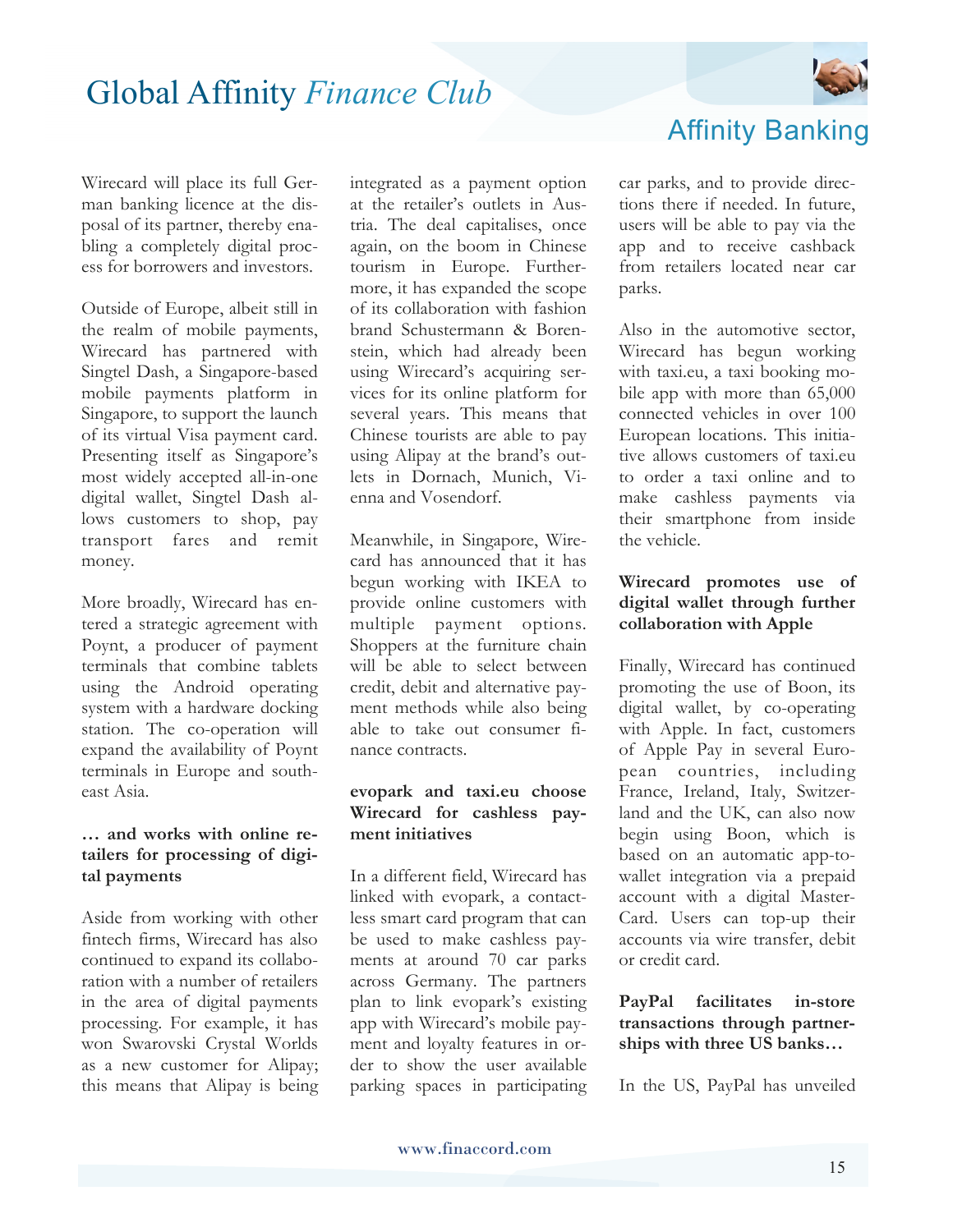

new partnerships with three major banks – namely, Bank of America, Citi and JPMorgan Chase – that will enable their customers to make in-store transactions with PayPal. These partnerships will affect a combined total of around 100 million customers of the banks.

#### **… and is integrated into local authority digital payment service in Italy**

In Italy, by means of a link with the Intesa Sanpaolo banking group, PayPal has been introduced as a payment method available in PagoPA, a service developed by the governmentsponsored Agenzia per l'Italia Digitale (an entity focused on further developing the country's digital capabilities). Specifically, PagoPA allows citizens and businesses to make payments online to local authorities in Italy in areas that include school tuition, municipal waste and fines. PagoPA has been adopted already as a payment means by around 22,000 entities including local authorities, banks and other enterprises.

#### **Boku grows global Spotify partnership through ties with mobile network operators…**

At an international level, USbased mobile payments specialist Boku has announced three new deals for direct carrier billing within its global partnership with the music, podcast and video streaming service Spotify. Through working with Optus in Australia, Bouygues Telecom in France and Maxis Communications in Malaysia, Boku will enable customers of these mobile network operators to pay for Spotify's premium service on a prepaid basis or via their postpaid contract. Boku and Spotify have already established similar partnerships for direct carrier billing in each of Japan, Germany and Switzerland.

#### **… and establishes ties for mobile payments with A1 and Orange**

Meanwhile, Boku has created partnerships with other mobile network operators – namely, A1 in Austria and Orange in Romania and Spain – to offer mobile payments as an option for customers of these carriers using Microsoft devices. In fact, Boku and Microsoft have been working together since the launch of the latter's Windows 10 operating system to provide direct carrier billing as a payment means for consumers across major markets, and these new agreements form a component of this relationship.

#### **American Express embeds online checkout service with a range of merchants**

American Express has disclosed that it has begun working with a

### Affinity Banking

number of partners to incorporate its online checkout service (Amex Express Checkout) into their websites. These include merchants such as 1-800- FLOWERS.COM, Avis Car Rental, Budget Car Rental, Delta Air Lines, Hulu, Neiman Marcus, Preferred Hotels & Resorts and Staples. American Express believes that its service reduces the likelihood of shopping cart abandonment and can improve conversion rates by up to 50%.

#### **MasterCard and Visa both cultivate partnerships with Fitbit and Garmin**

Both MasterCard and Visa have announced arrangements with the wearable fitness tracking producers Fitbit and Garmin, whereby both firms will add the payment firms' contactless payment functions to their smartwatch products, respectively the Ionic and vívoactive 3 smartwatches.

#### **Visa introduces contactless payments with Postbank in Germany**

In Germany, Visa has introduced mobile contactless payments for customers of Postbank with Visa credit cards. The service allows cardholders with Android smartphones to pay by using a mobile phone app linked to their Visa cards.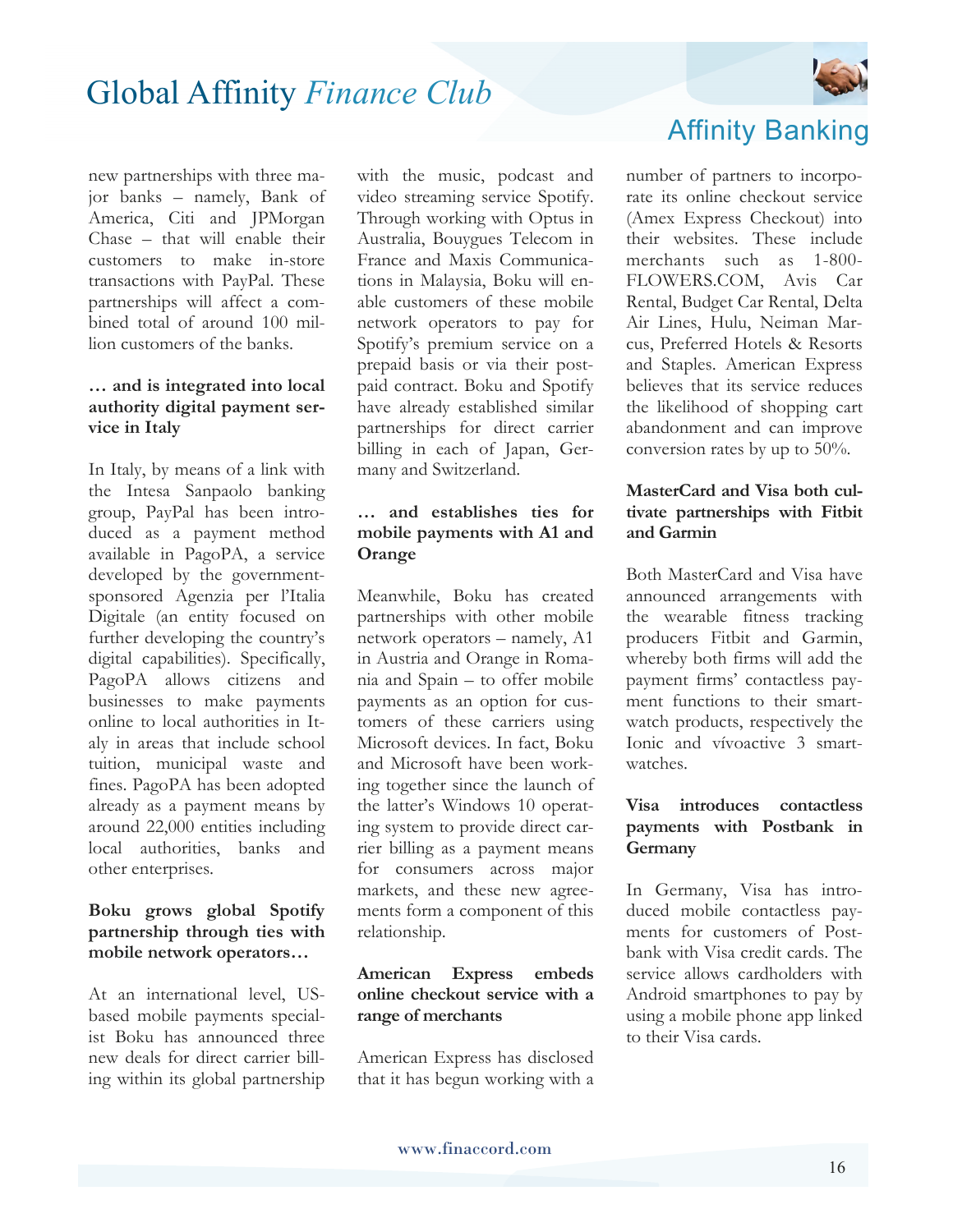#### **Santander makes Samsung Pay available to Spanish customers**

In Spain, customers of Banco Santander who register their debit or credit cards on compatible Samsung devices are now able to make mobile payments via Samsung Pay at any merchant with a contactless payment facility and to withdraw cash from any of the bank's ATMs with contactless functionality.

#### **UnionPay begins working with Piraeus Bank to benefit Chinese tourists visiting Greece**

In Greece, UnionPay has started working with Piraeus Bank, the largest banking group in Greece, to enable QuickPass mobile payments for its cardholders at a range of departmental stores, airport duty-free shops, restaurants, souvenir shops and tourist attractions such as the Acropolis. This aims to benefit the increasing number of Chinese tourists who visit Greece each year.

#### PAYMENT CARD ISSU-ANCE AND ACCEPTANCE

**\_\_\_\_\_\_\_\_\_\_\_\_\_\_\_\_\_\_\_\_\_\_\_\_\_\_** 

**UnionPay increases global reach through ties in a diverse range of countries…**

UnionPay has rolled out a series

of new partnerships with banks and other organisations to generally increase issuance and acceptance of its cards across a range of geographies. In alphabetical order according to the country in question, the initiatives in question are with the following entities: Tourism Australia (in Australia); Belarusbank (in Belarus); Canadia Bank (in Cambodia); Leumi Card (in Israel); Belle Maison (an online retail brand in Japan); KCB (a Kenya-based bank); Attijariwafa Bank (in Morocco); and DFS Group (a high-end retail brand in the US).

Moreover, in Russia, UnionPay is working with over 200,000 merchants to increase both the use of its QuickPass mobile facility as well as acceptance of its cards in general. It has also announced plans to roll out QuickPass in a number of key target markets in south-east and north-east Asia.

#### **… as does JCB**

JCB has continued to expand globally by creating or modifying relationships with a variety of partners. For example, it has begun working with ICCREA Banca in Italy, BDO Unibank in Japan and Almazergienbank in Russia for both card issuance and acceptance. Moreover, JCB has also rolled out initiatives with a number of payment service providers, including Allied

Wallet, Adyen, Checkout.com and Truevo, to facilitate ecommerce in Europe and southeast Asia.

#### **Diners Club increases acceptance in Hong Kong and Vietnam**

As part of a wider move to develop a stronger presence in the Asia-Pacific region, Diners Club has started working with Allinpay, a payment specialist based in Hong Kong, and with Vietin-Bank in Vietnam. As a consequence of the former link, Allinpay's merchants are now able to accept Diners Club, Discover and affiliated cards, increasing usability of these cards in Hong Kong. Meanwhile, Allinpay benefits by expanding its business outside of mainland China and into Hong Kong. Allinpay's main focus in Hong Kong is on travel firms, an approach which aligns with Diners Club's acceptance strategy in that market. As for the agreement with Vietin-Bank, the bank is becoming an issuer of Diners Club cards.

#### RETAILER CARDS

#### **Orient Corporation displaces American Express as Costco partner in Japan**

**\_\_\_\_\_\_\_\_\_\_\_\_\_\_\_\_\_\_\_\_\_\_\_\_\_\_** 

In Japan, Orient Corporation is launching a new MasterCardbranded card in conjunction with Costco, which has over 30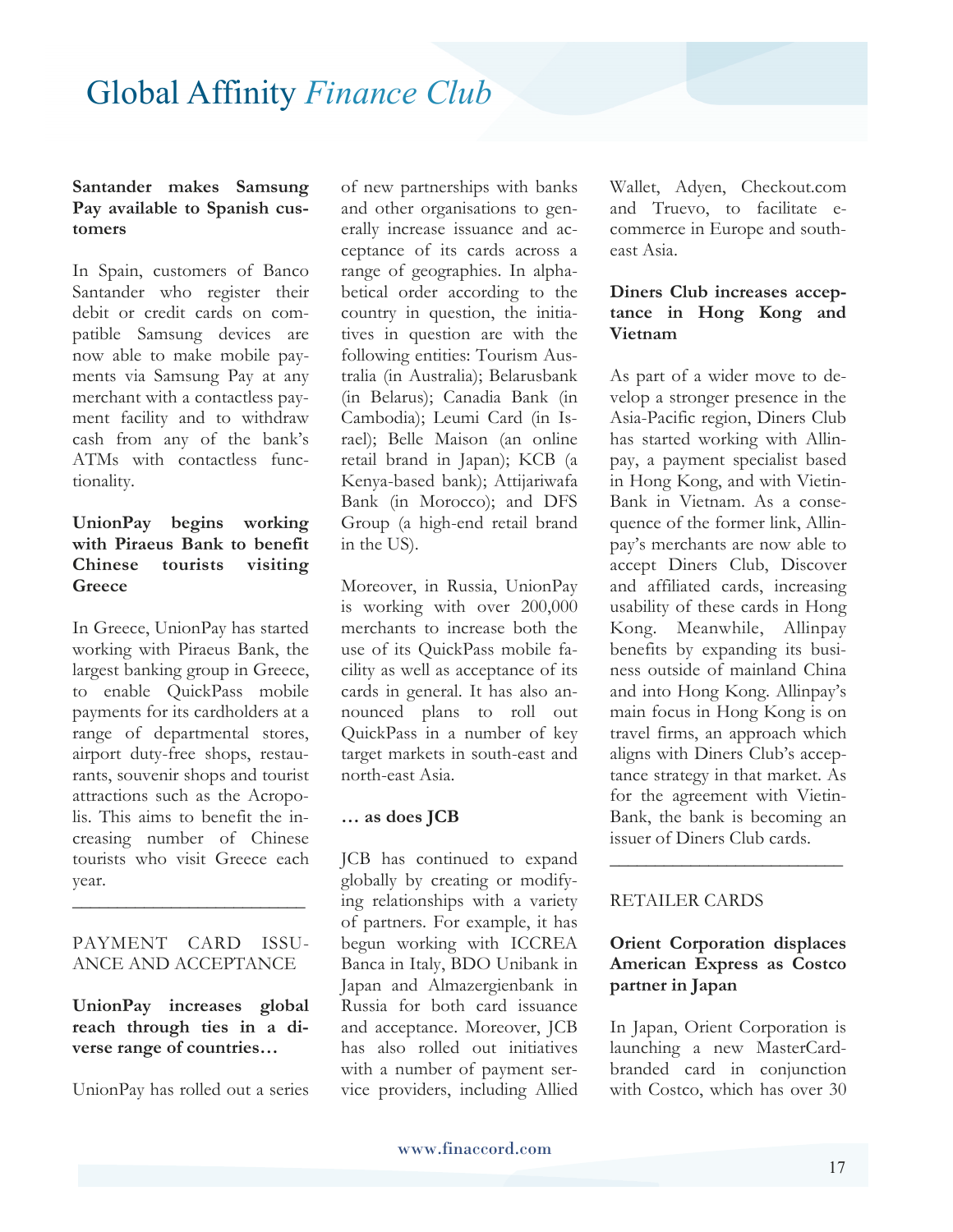points of sale in Japan including several fuel retail outlets. The new fee-free card will become available from February 2018 and replaces a previous card program that Costco had been running with American Express.

#### **American Express extends retailer card partnership with Lowe's…**

However, in the US, American Express has announced an extension to its partnership with Lowe's, a retail brand in the home improvement and appliance sector, for a fee-free payment card aimed at small business customers.

#### **… and sells prepaid card portfolio and technology to In-Comm**

American Express has also organised the sale of its prepaid card portfolio and technology to InComm, a specialist in the field of prepaid and gift cards that is backed by private equity firm Warburg Pincus. Under the terms of the deal, InComm becomes the exclusive distributor of gift cards and generalpurpose reloadable cards in the US that carry the American Express brand.

#### **U.S. Bank prepares to launch MasterCard-branded retailer cards with Kroger**

Also in the US, supermarket

chain Kroger has begun working with U.S. Bank to roll out a MasterCard-branded rewards credit card. Cards associated with the program, which will be characterised by a variety of shopping benefits, are expected to become available in the spring of 2018.

#### **RBC makes it easier for customers to earn points with Petro-Canada**

As part of a strategic, long-term relationship, RBC and Petro-Canada, the retail and wholesale marketing brand of Suncor Energy, have announced a new initiative that allows Canadians to make savings on fuel purchases and earn more points across the loyalty programs of both organisations when paying with any personal or business credit or debit card issued by the bank. Specifically, RBC's customers with a 'Petro-Points' card can link it to any other payment card issued by RBC to garner similar benefits through use of those cards as available through the 'Petro-Points' card itself.

#### $M$  e d i a M a r k t selects **Santander Consumer Bank for digital payments and finance**

Finally, in Sweden, Santander Consumer Bank has been appointed by MediaMarkt, a retailer of consumer electrical products, as its on-going partner for consumer finance and payment cards. The relationship will entail use of the bank's digital trading platform which aims to eradicate the boundary between physical stores and e-commerce.

#### **Upcoming Finaccord reports:**

Automotive Finance and Leasing for Consumers in the Asia-Pacific Region Bancassurance in the Asia-Commercial Non-Life Insurance in China: Size, Segmentation and Forecast to 2020 Consumer Automotive Financial Services in Indonesia Consumer Automotive Financial Services in Mexico Extended Warranties for New and Used Cars in Latin America Global Bancassurance: Product and Partnership Strategies in Accident and Health Insurance of the World's Top 500 Retail Banking Groups Global Bancassurance: Product and Partnership Strategies in Investment-Related Life Insurance and Retirement Savings of the World's Top 500 Retail Banking Groups Manufacturer-Branded and Dealer-Intermediated Motor Insurance and Road Assistance in the Asia-Pacific Region

Mobile Metrics: Consumer Approaches to Mobile Gadget and Phone Insurance in Selected Global Markets

Road Assistance in Europe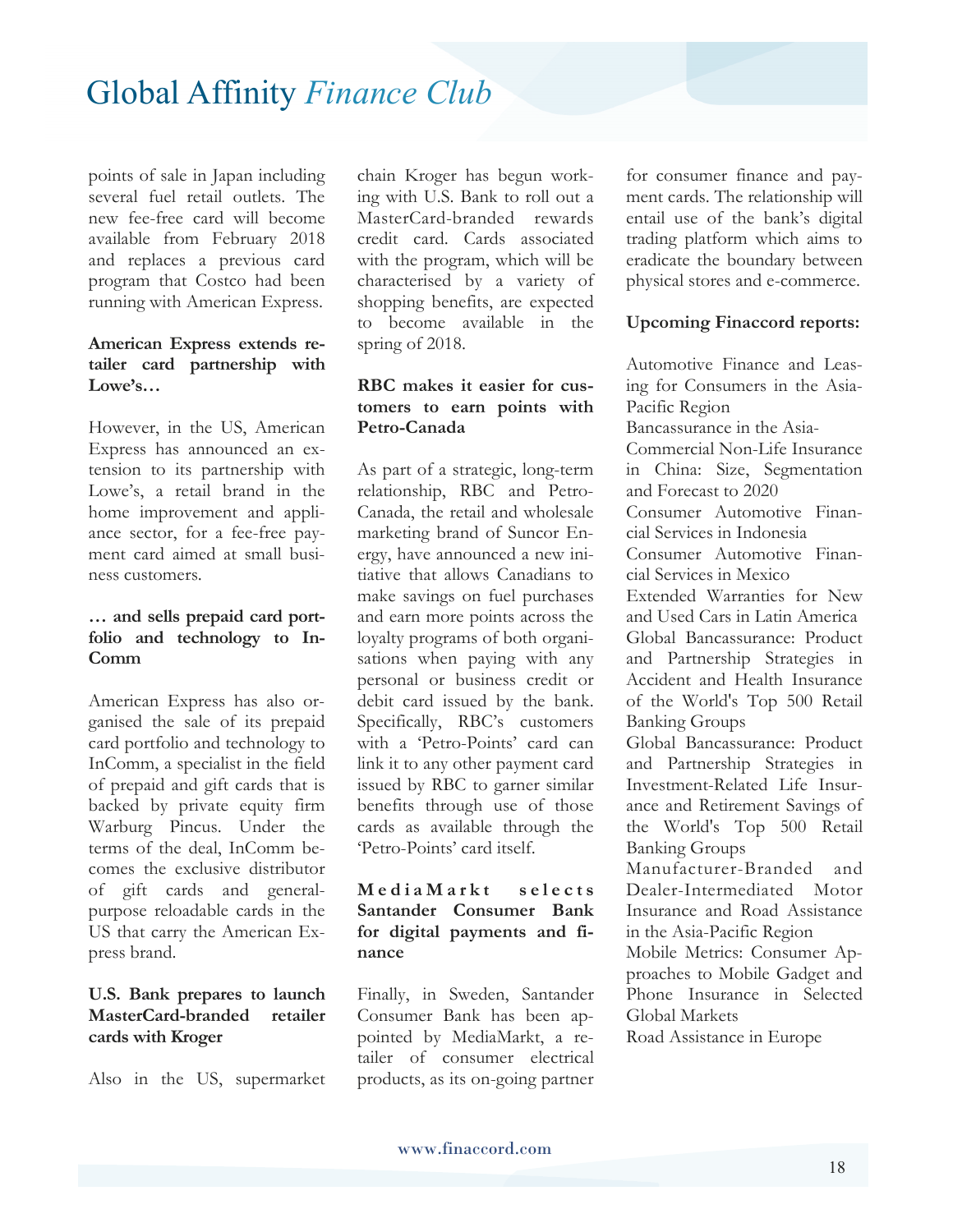#### **Organisations in this issue**

07ZR.com, 6 A1, 16 AARP, 7 Aeon Credit Service, 13 Ageas, 9, 12 Agenzia per l'Italia Digitale, 16 AIA, 10 AIG, 10 Alipay, 14, 15 Alliance Data, 12, 13 Allianz Global Assistance, 10 Allianz Worldwide Partners, 5, 8, 10 Allied Wallet, 17 Allinpay, 17 Almazergienbank, 17 Amadeus, 10 American Express, 12, 16, 18 Aon Affinity, 6 Apple, 15 APRIL Group, 6 Association of Canadian Travel Agencies (ACTA), 10 Asurion, 8 Attijariwafa Bank, 17 Aviva, 7, 11 AXA, 6, 8 Banco BPM, 11 Bank of America, 16 Bankia, 13 Bankinter, 11 BBVA, 13 BDO Unibank, 17 Belarusbank, 17 Belfius, 5 BMW, 8 BNP Paribas Cardif, 12 BNP Paribas Personal Finance, 12 Boku, 16 Boon, 15 Bouygues Telecom, 16 BP, 14 BPCE Assurances, 11 Briocar, 12 Caixa Econômica Federal, 11 Canadia Bank, 17 CareCredit, 13 CARGEAS Assicurazioni, 12 CEFC Energy, 12 Chubb, 12 Citi, 16 Claro, 8 CNA, 6 CNP Assurances, 11 Commonwealth Bank Group, 10 Connells Group, 9

Costco, 17, 18 Countrywide, 7 CoverOnTrip, 9 CoverWallet, 6 Crocus Group, 8 CT Corp, 11 Dai-ichi Life, 10 DBS, 12 Deliveroo, 8 Delta, 12, 16 DFS Group, 17 Diners Club, 17 Discovery Health, 5 ERA Automotive, 5 ERV, 8, 9, 10 Europ Assistance, 5 evopark, 15 Falck, 5 Fellow Finance, 14 Fitbit, 16 Gambio, 14 Garmin, 16 Habito, 7 HanseMerkur, 10 HealthTap, 5 Hood Group, 10 Iberia Cards, 13 ICCREA Banca, 17 IKEA, 15 InComm, 18 International Airlines Group, 13 Intesa Sanpaolo, 16 iptiQ, 6, 7 Japan Post Bank, 10 JCB, 17 JP Morgan Chase, 16 Judicial, 6 KIY AVIA, 10 Kroger, 18 Legal & General, 10 Leumi Card, 17 Liverpool F.C., 14 Lowe's, 18 MACIF, 11 MAIF, 11 MAPFRE, 6, 11 MAPFRE Assistência, 6 MasterCard, 13, 15, 16, 17, 18 Maxis Communications, 16 Maxwell Health, 7 MediaMarkt, 18 Microsoft, 16 Mondial Assistance, 5 Montepio, 12 Natixis, 11

NBC Universal Entertainment, 13 NN Hellas, 11 Optus, 16 Orange, 16 Orient Corporation, 12, 17 OxyGo, 13 Pay-O-Matic, 14 PayPal, 13, 15, 16 Petro-Canada, 18 Ping An Property & Casualty, 9 Piraeus Bank, 11, 17 Porsche, 7, 8 Postbank, 16 Prudential Financial, 11 RAC, 5 RACC, 5 RBC, 18 Rural Insurance, 6 RWE, 5 Samsung, 17 Santander, 13, 17, 18 Singtel, 14 Spotify, 16 ST Corretora, 6 Starr Companies, 6 Staxter, 14 Suncor Energy, 18 Swiss Re, 6, 9 SUEZ, 6 Synchrony Financial, 13 Taxi.eu, 15 The Hartford, 7 Touring, 5 Truevo, 17 TVG (Touristik Vertriebsgesellschaft), 10 Twisto, 14 Uber, 8 UnionPay, 17 United Airlines, 10 UnitedHealth Group, 7 U.S. Bank, 18 Verti, 6, 7 VHD, 5 VietinBank, 17 Viking Cruises, 12, 13 Visa, 5, 12, 13, 16 WeChat Pay, 14 Western Union, 14 Wiko, 14 Wirecard, 14, 15 XL Catlin, 6 Zurich, 5, 6, 7

www.finaccord.com